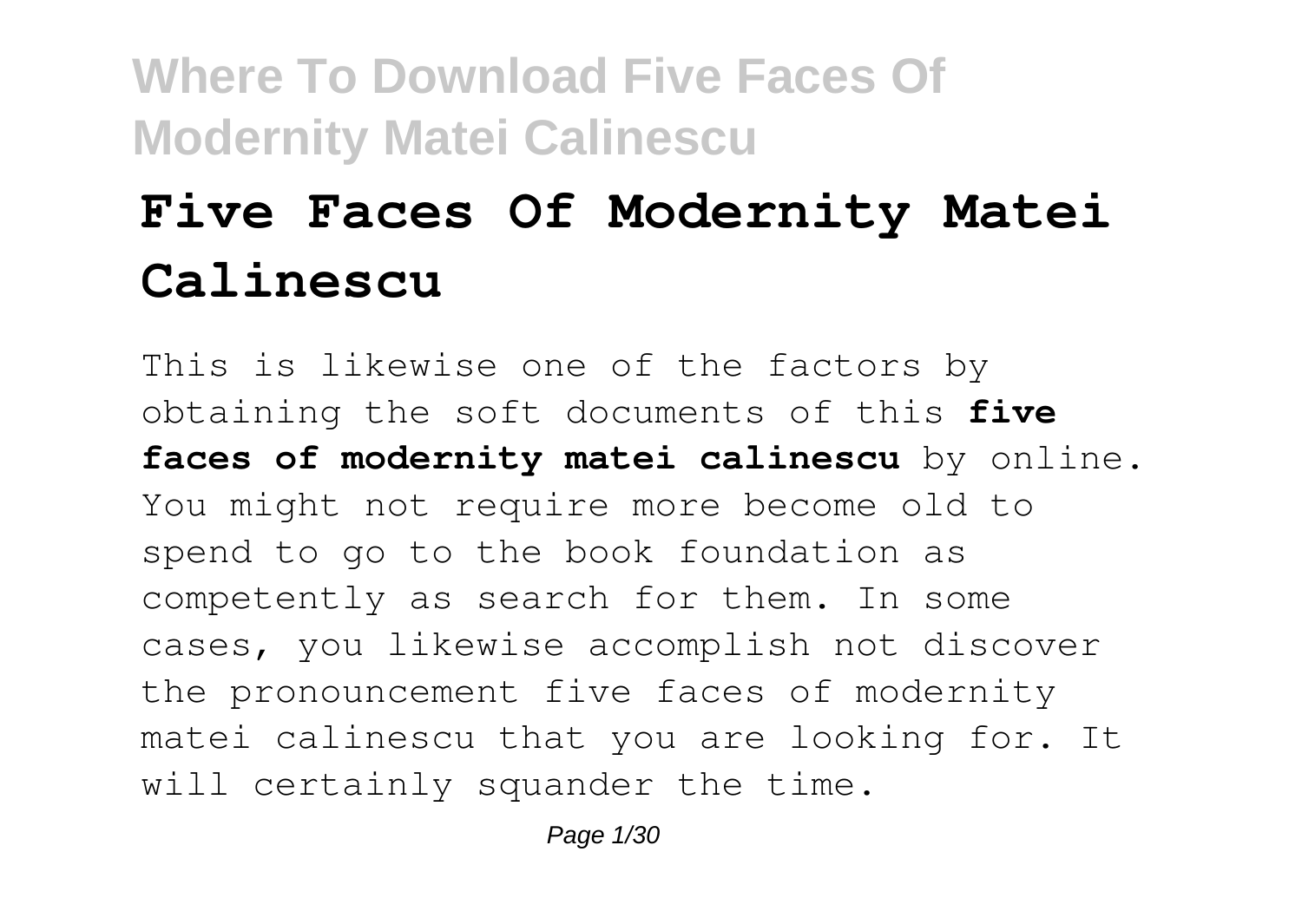However below, in the manner of you visit this web page, it will be fittingly definitely simple to get as competently as download lead five faces of modernity matei calinescu

It will not resign yourself to many mature as we notify before. You can accomplish it while perform something else at house and even in your workplace. consequently easy! So, are you question? Just exercise just what we find the money for below as with ease as evaluation **five faces of modernity matei** Page 2/30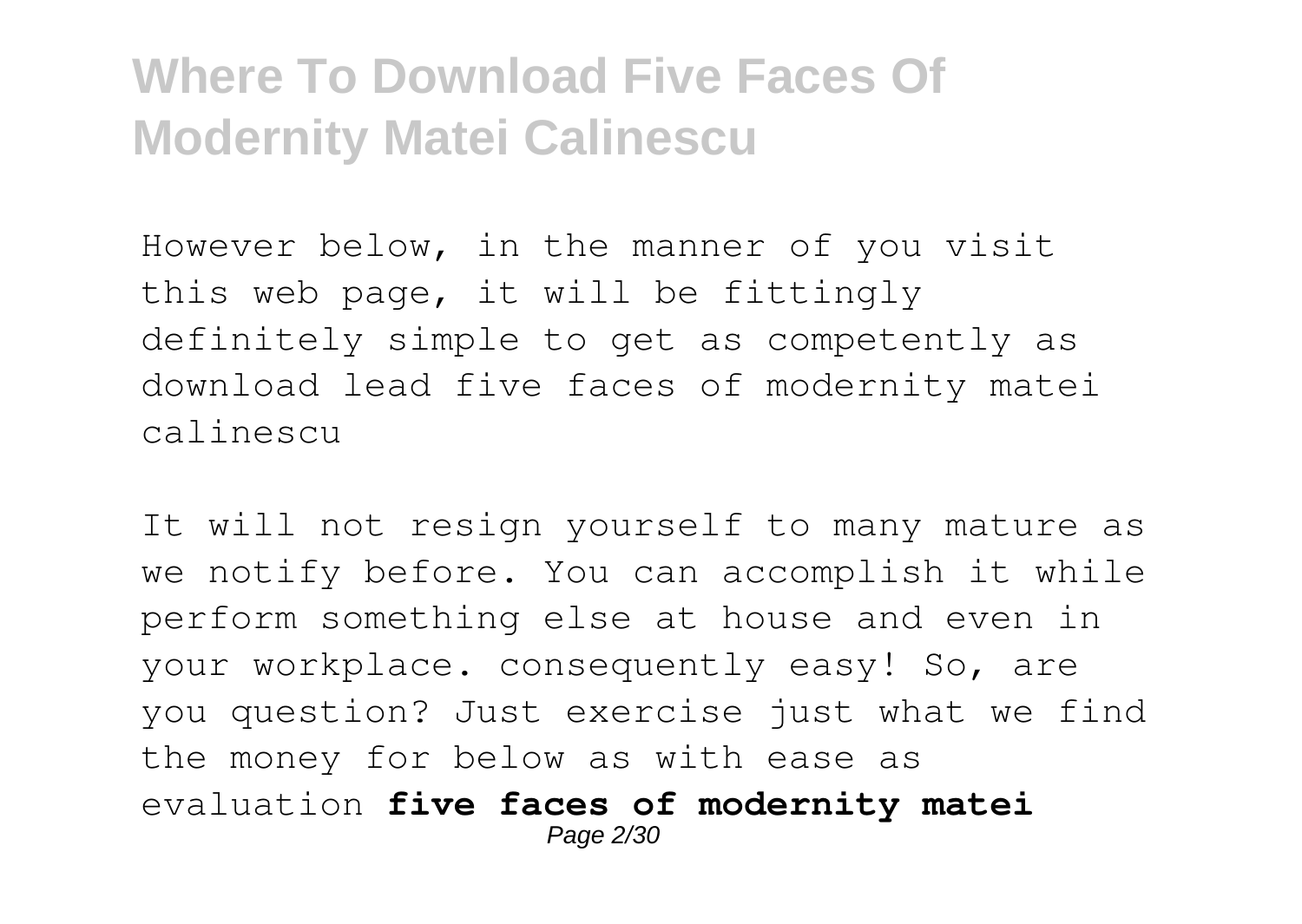**calinescu** what you in the manner of to read!

Max Weber \u0026 Modernity: Crash Course Sociology #9

The Shock of Modernity**The Fist of Modernity What is Modernity? Foucault, Governmentality, \u0026 the Plague** Emma Watson: In The Bag | Episode 17 | British Vogue

Stephen Hicks: The Pillars of Modernist and Post-Modernist Philosophy**Charlie Chaplin - Factory Scene - Modern Times (1936) Jordan Peterson debate on the gender pay gap, campus protests and postmodernism The 10 Best Books Through Time** *PHILOSOPHY - Nietzsche*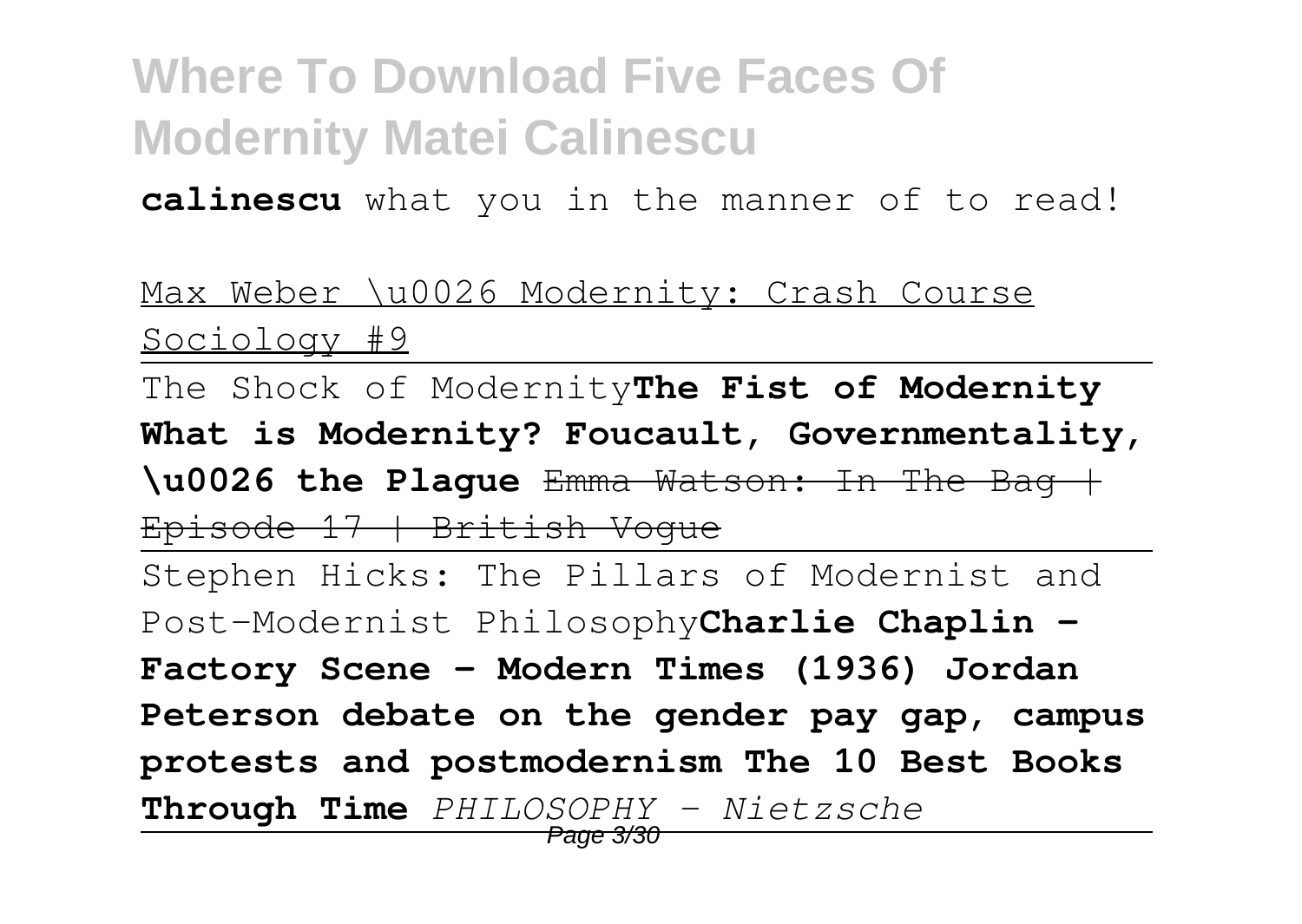Modernism \u0026 English Literature **'Enlightenment now' with Steven Pinker and Prof Ian Goldin** ????? ?????? ?????????? Cathy Newman Thought She Won The Debate Stephen Hicks: Nietzsche Perfectly Forecasts the Postmodernist Left *Victoria Beckham: In the Bag | Episode 4 | British Vogue* Reverse Gray Hair affirmations mp3 music audio - Law of attraction - Hypnosis - Subliminal \"Why Free Speech is Fundamental,\" with Steven Pinker *The Politics of Landscape Art*

73 Questions with Daniel Radcliffe | Vogue Pre modern, modern, and post modern**Stephen Hicks: How Postmodernism Ultimately Leads to** Page 4/30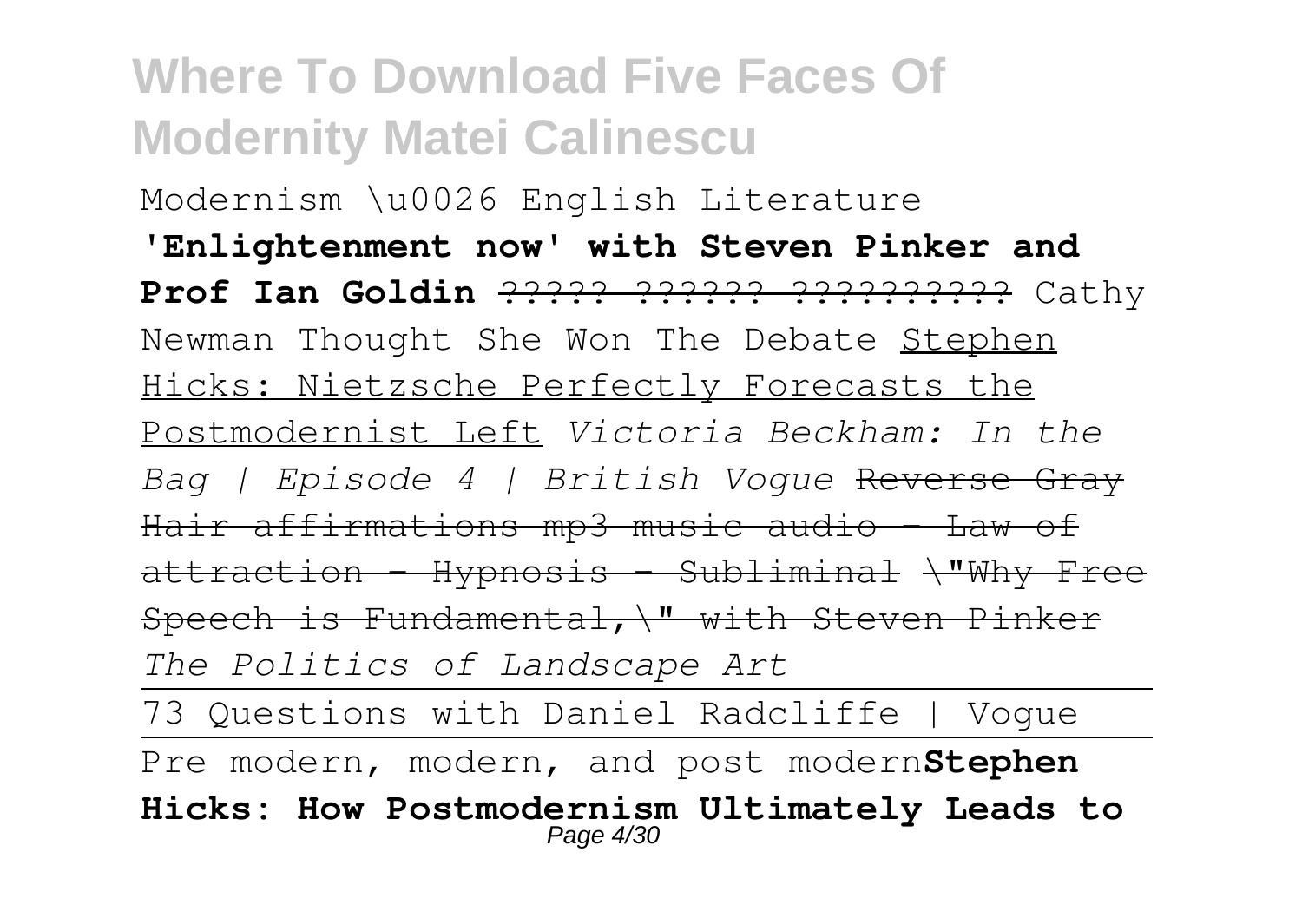#### **Nihilism POLITICAL THEORY - Karl Marx** *Te*

*tjerë libra te rinj - Vizion Plus - News - Lajme Two Revivals | Nora Bekes, Celine Hurka | ATypI 2019 Tokyo* Occasional Lecture with Ugo Mattei (UC Hastings), 3 May 2018 Digital Attribution Modeling Using Apache Spark - Anny Chen (Adobe) William Yan (Adobe) MOST AGGRESSIVE CHESS OPENINGS PART 2 13 - Poul Kjaer - Conference \"Transnational Societal Constitutionalism\" - Turin, May 17-19 2012 *Mod-01 Lec-38 Postmodernism and Cinema Five Faces Of Modernity Matei* Five Faces of Modernity is a series of semantic and cultural biographies of words Page 5/30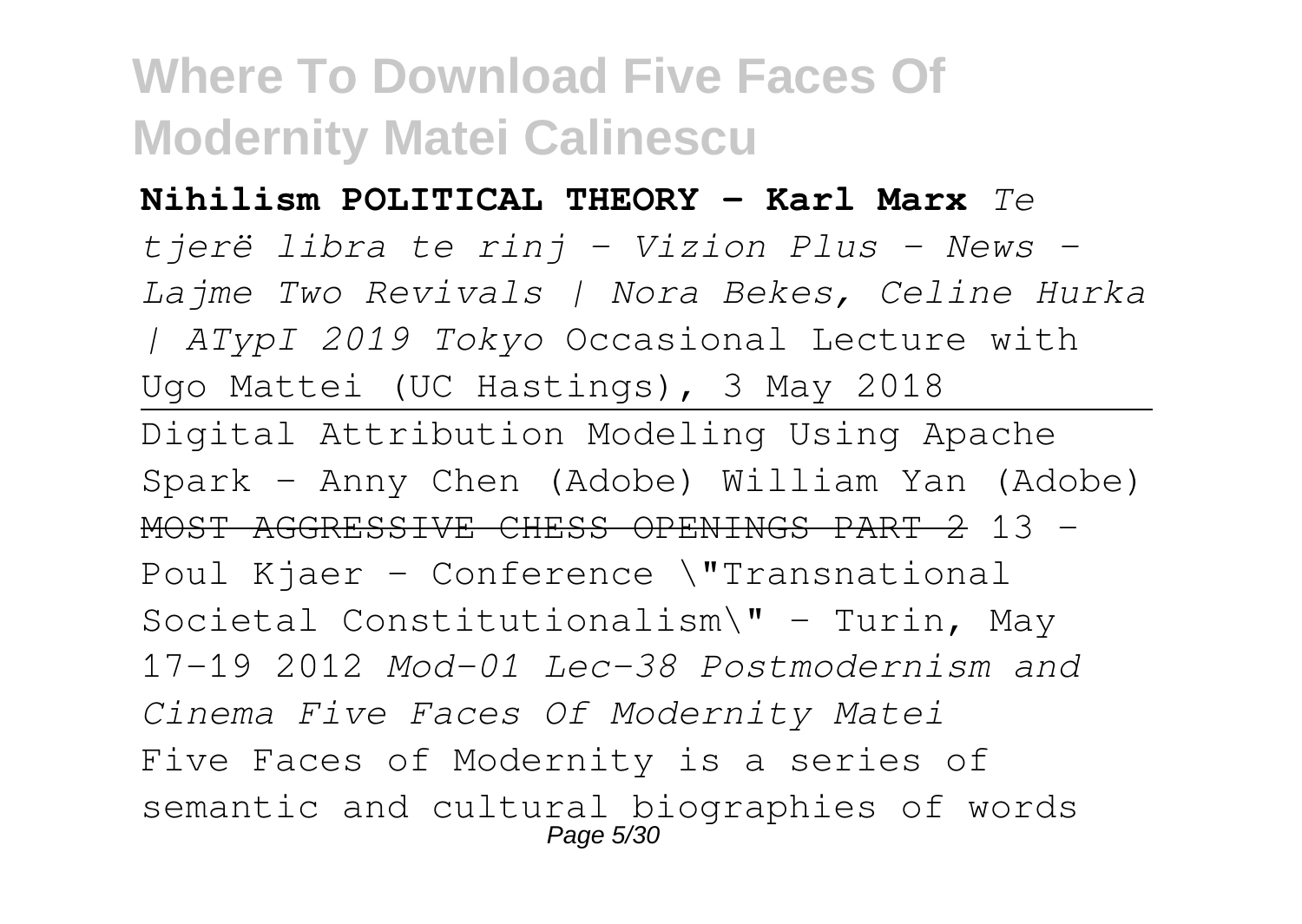that have taken on special significance in the last century and a half or so: modernity, avant-garde, decadence, kitsch, and postmodernism. The concept of modernity—the notion that we, the living, are different and somehow superior to our predecessors and that our civilization is likely to be succeeded by one even superior to ours—is a relatively recent Western invention and one whose time may already have ...

*Five Faces of Modernity: Modernism, Avantgarde, Decadence ...* Five Faces of Modernity is a series of Page 6/30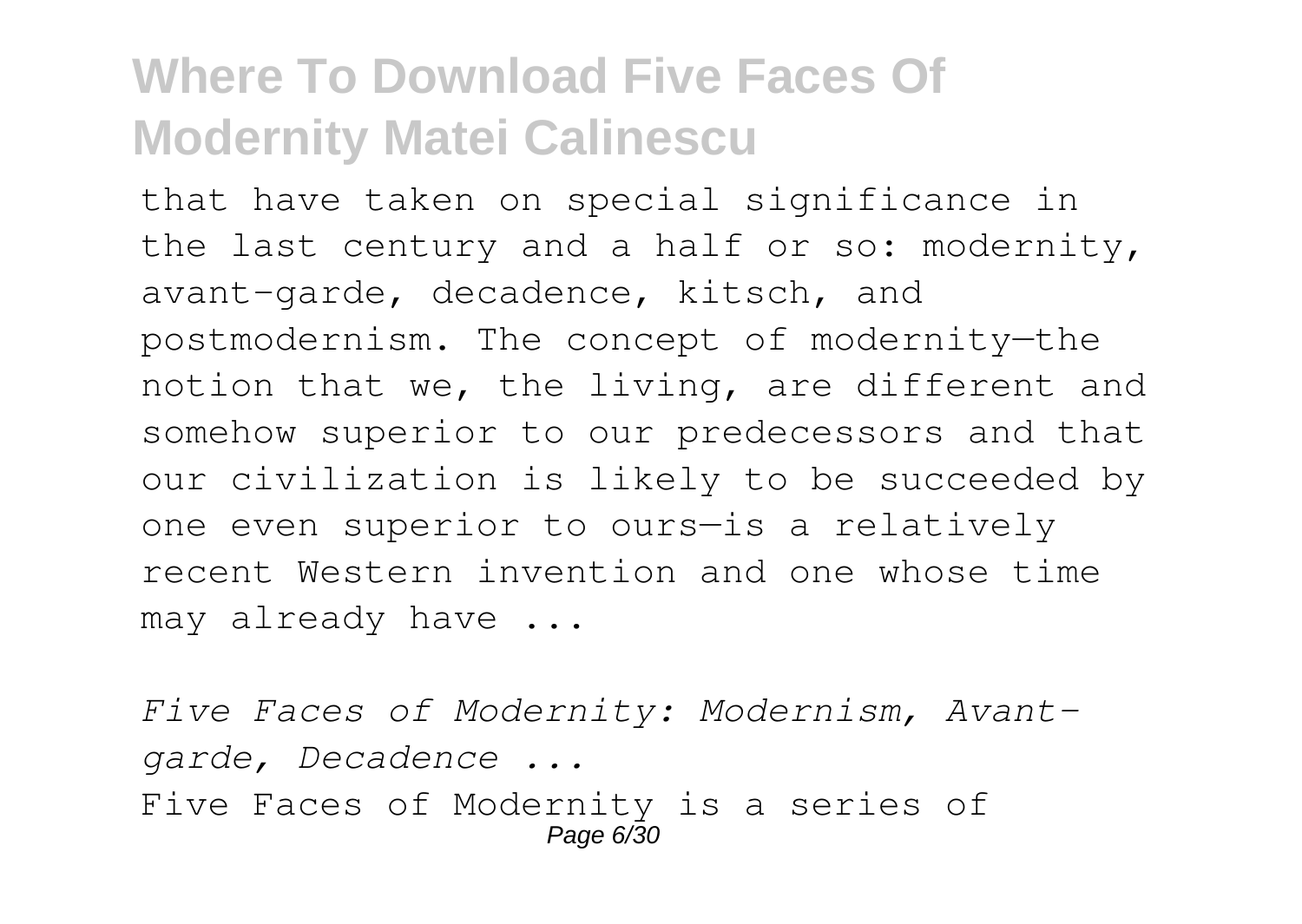semantic and cultural biographies of words that have taken on special significance in the last century and a half or so: modernity, avant-garde, decadence, kitsch, and postmodernism. The concept of modernity--the notion that we, the living, are different and somehow superior to our predecessors and that our civilization is likely to be succeeded by one even superior to ours--is a relatively recent Western invention and one whose time may already have ...

*Five faces of modernity : modernism, avantgarde ...*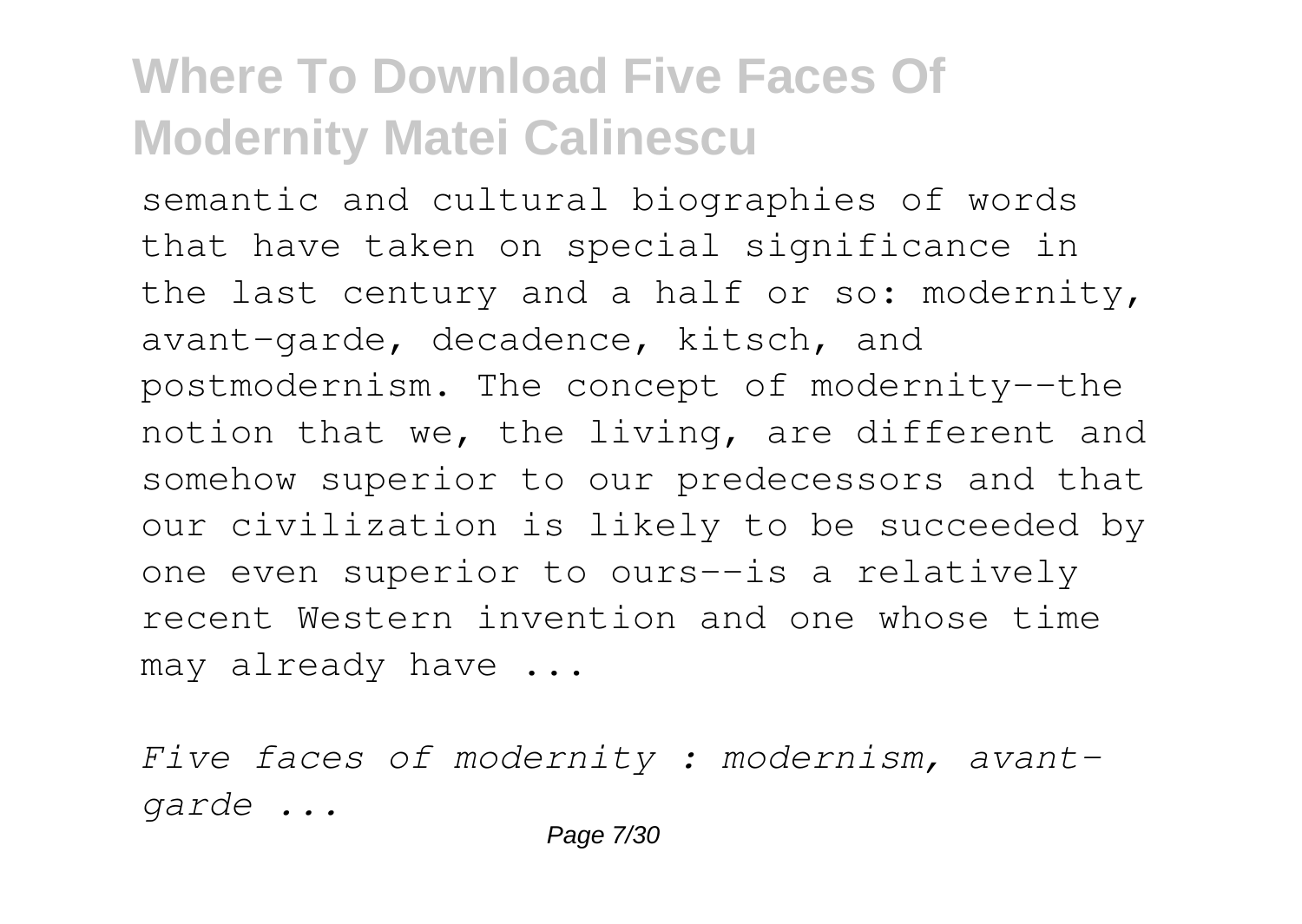Five Faces of Modernity: Modernism, Avantgarde, Decadence, Kitsch, Postmodernism 2nd edition by Calinescu, Matei (1987) PaperbackPaperback– 1707 5.0 out of 5 stars5 ratings See all 3 formats and editionsHide other formats and editions

*Five Faces of Modernity: Modernism, Avantgarde, Decadence ...*

Matei Calinescu. Five Faces of Modernity is a series of semantic and cultural biographies of words that have taken on special significance in the last century and a half or so: modernity, avant-garde, decadence, Page 8/30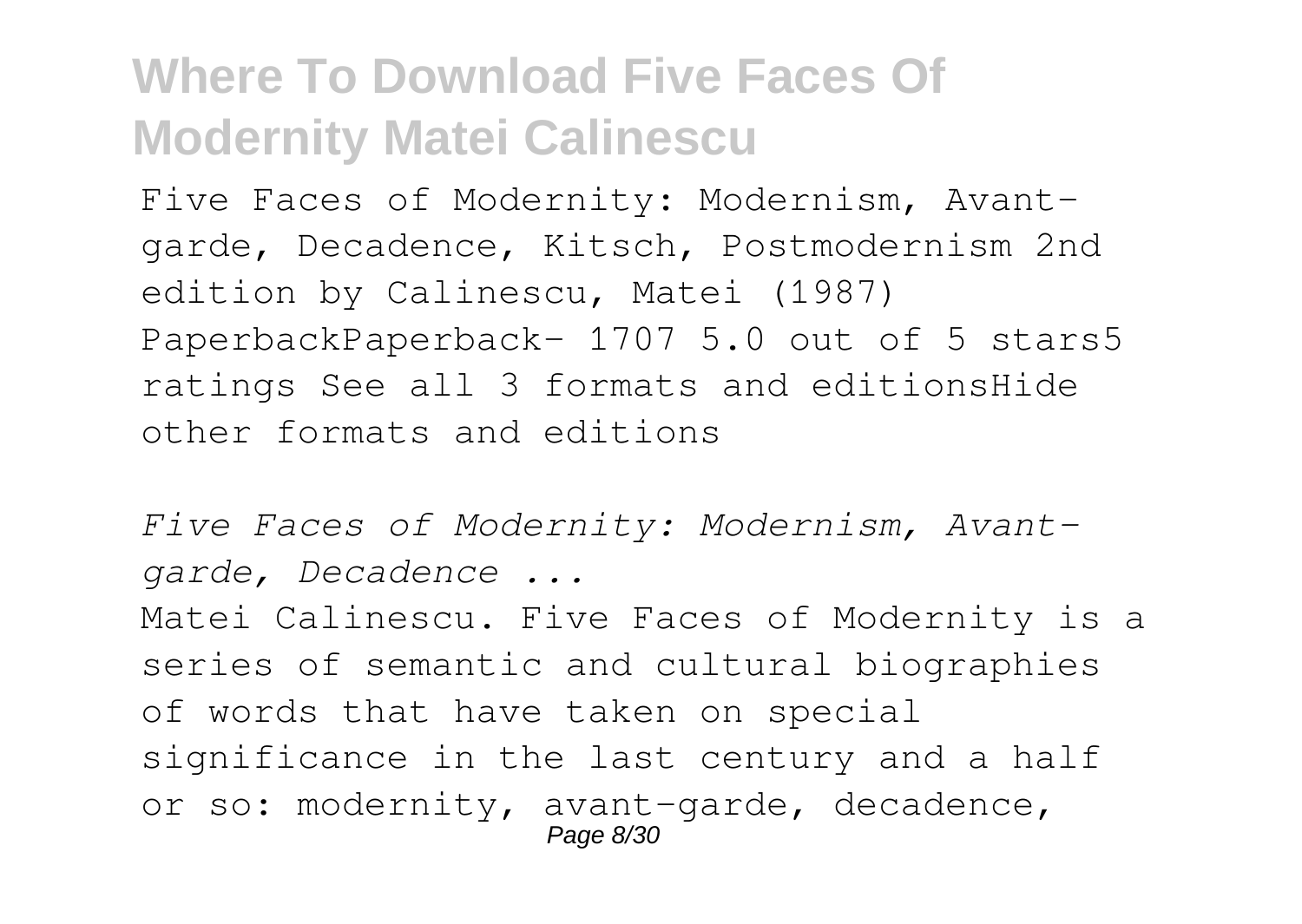kitsch, and postmodernism. The concept of modernity—the notion that we, the living, are different and somehow superior to our predecessors and that our civilization is likely to be succeeded by one even superior to ours—is a relatively recent Western invention and one whose time ...

*Five Faces of Modernity: Modernism, Avantgarde, Decadence ...*

Five Faces of Modernity is a series of semantic and cultural biographies of words that have taken on special significance in the last century and a half or so: modernity, Page 9/30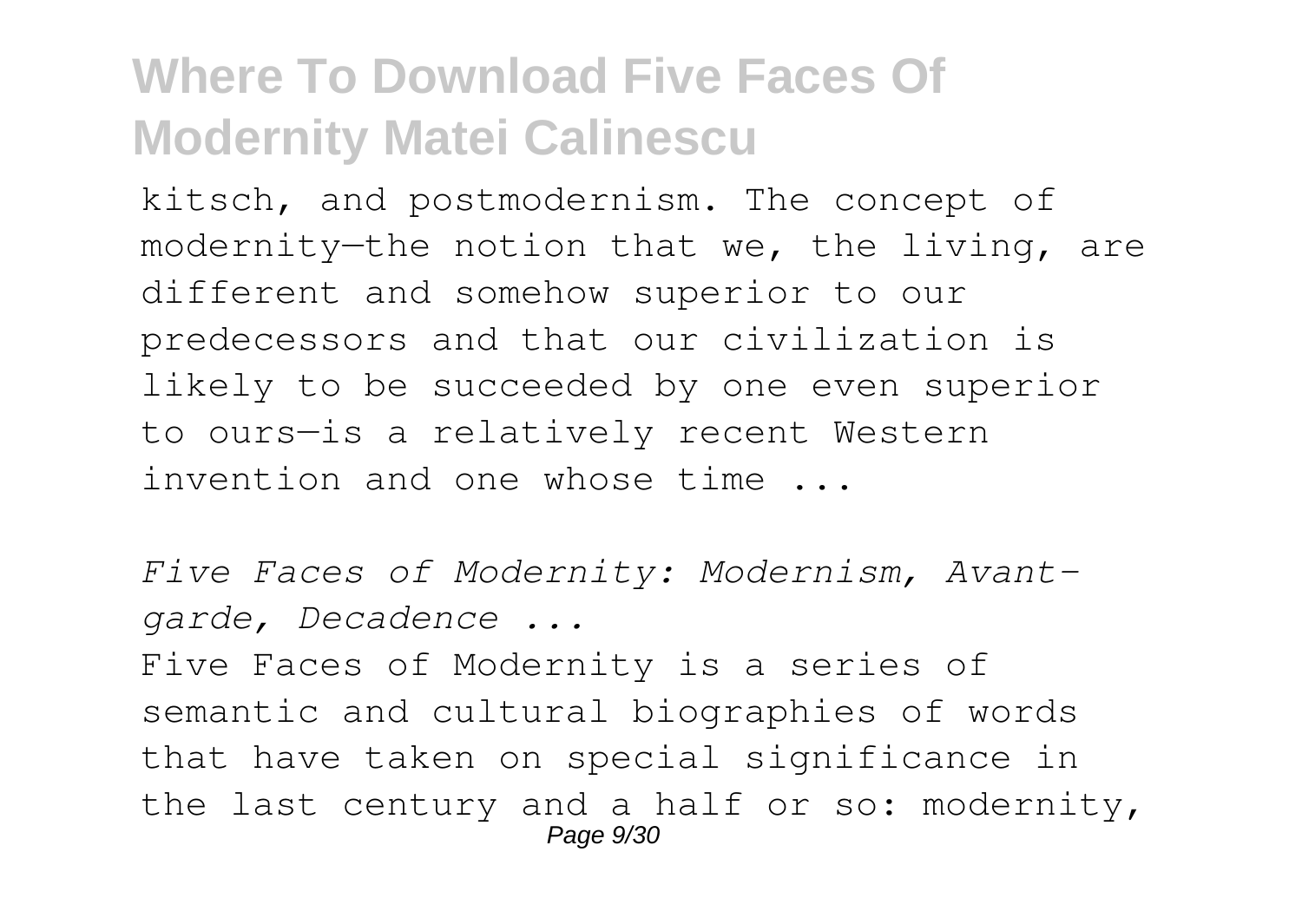avant-garde, decadence, kitsch, and postmodernism. The concept of modernity-the notion that we, the living, are different and somehow superior to our predecessors and that our civilization is likely to be succeeded by one even superior to ours-is a relatively recent Western invention and one whose time may already have ...

*Five Faces of Modernity: Modernism, Avantgarde, Decadence ...*

Five Faces of Modernity is a series of semantic and cultural biographies of words that have taken on special significance in Page 10/30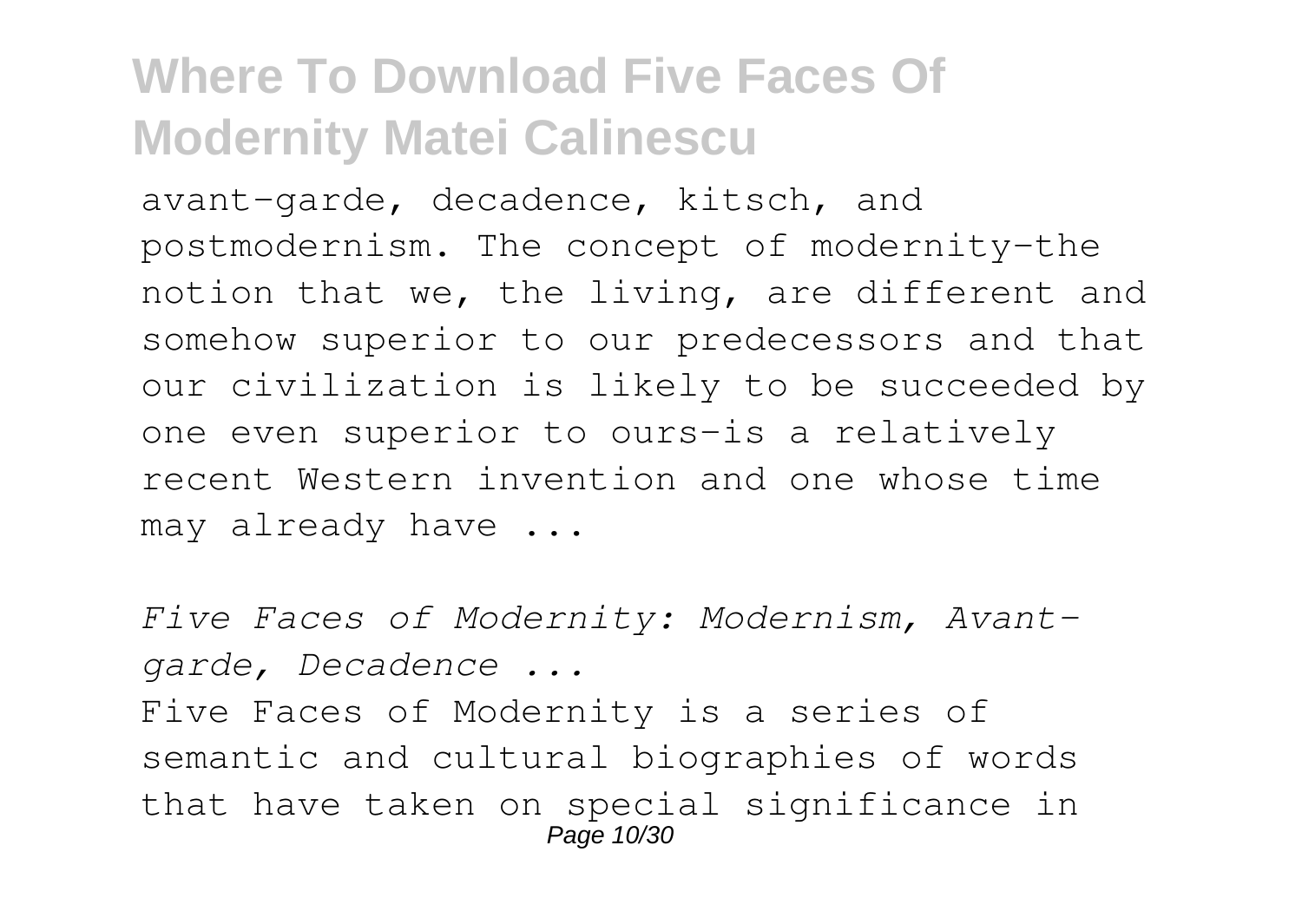the last century and a half or so: modernity , avant-garde , decadence , kitsch , and postmodernism .

*Five Faces of Modernity : Modernism, Avant-Garde ...*

Five Faces of Modernity: Modernism, Avant-Garde, Decadence, Kitsch, Postmodernism. Five Faces of Modernity is a series of semantic and cultural biographies of words that have taken on special significance in the last century and a half or so: modernity, avantgarde, decadence, kitsch, and postmodernism. The concept of modernitythe notion that we, Page 11/30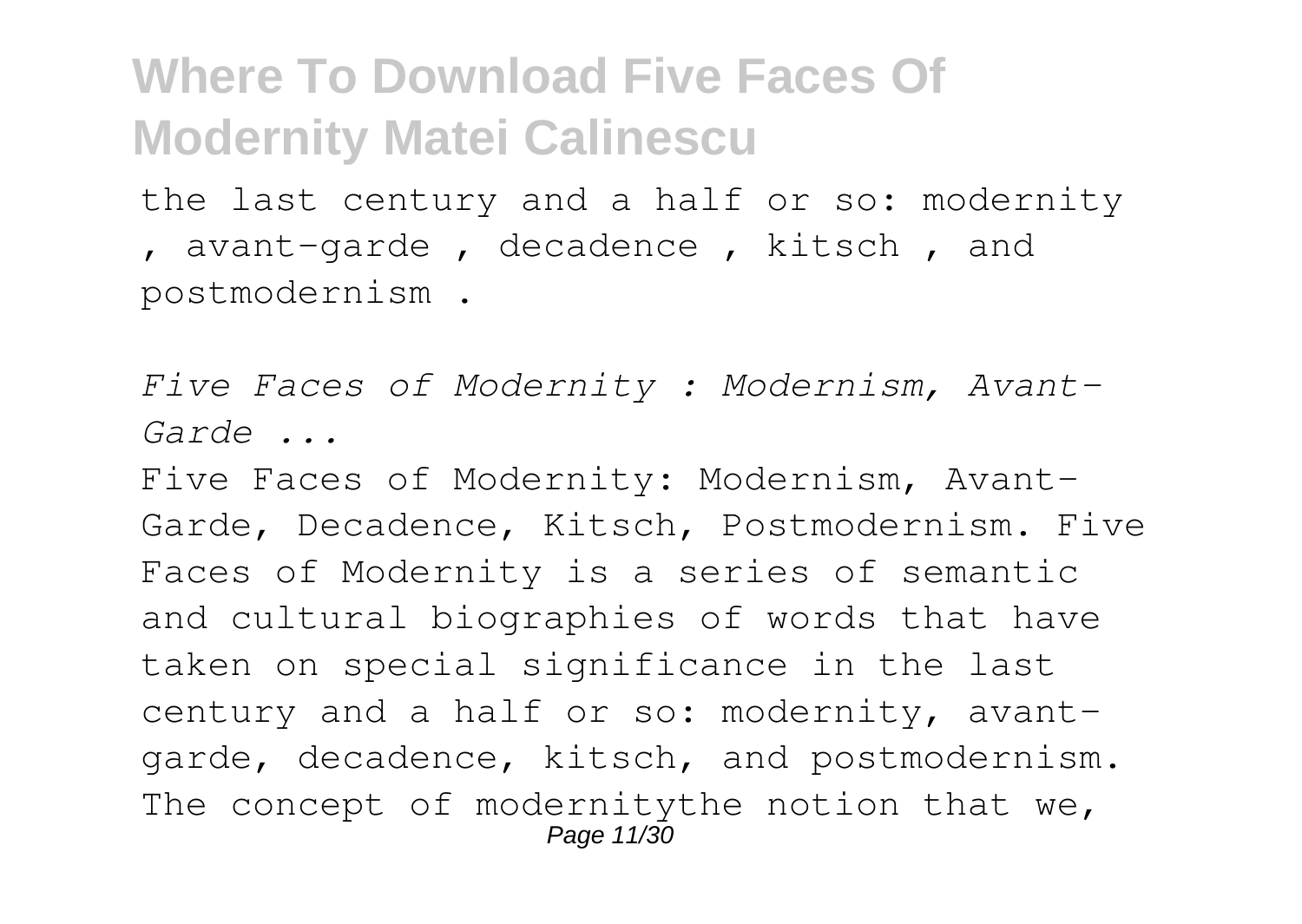the living, are different and somehow superior to our predecessors and that our civilization is likely to be.

*Five Faces of Modernity: Modernism, Avant-Garde, Decadence ...* Matei Calinescu, Five Faces of Modernity: Modernism, Avant-Garde, Decadence, Kitsch, Postmodernism. Durham: Duke University Press, 1987. 395p. THE IDEA OF DECADENCE From "Decadence" to "Style of Decadence" Modern aesthetic idea of decadence originates from romanticism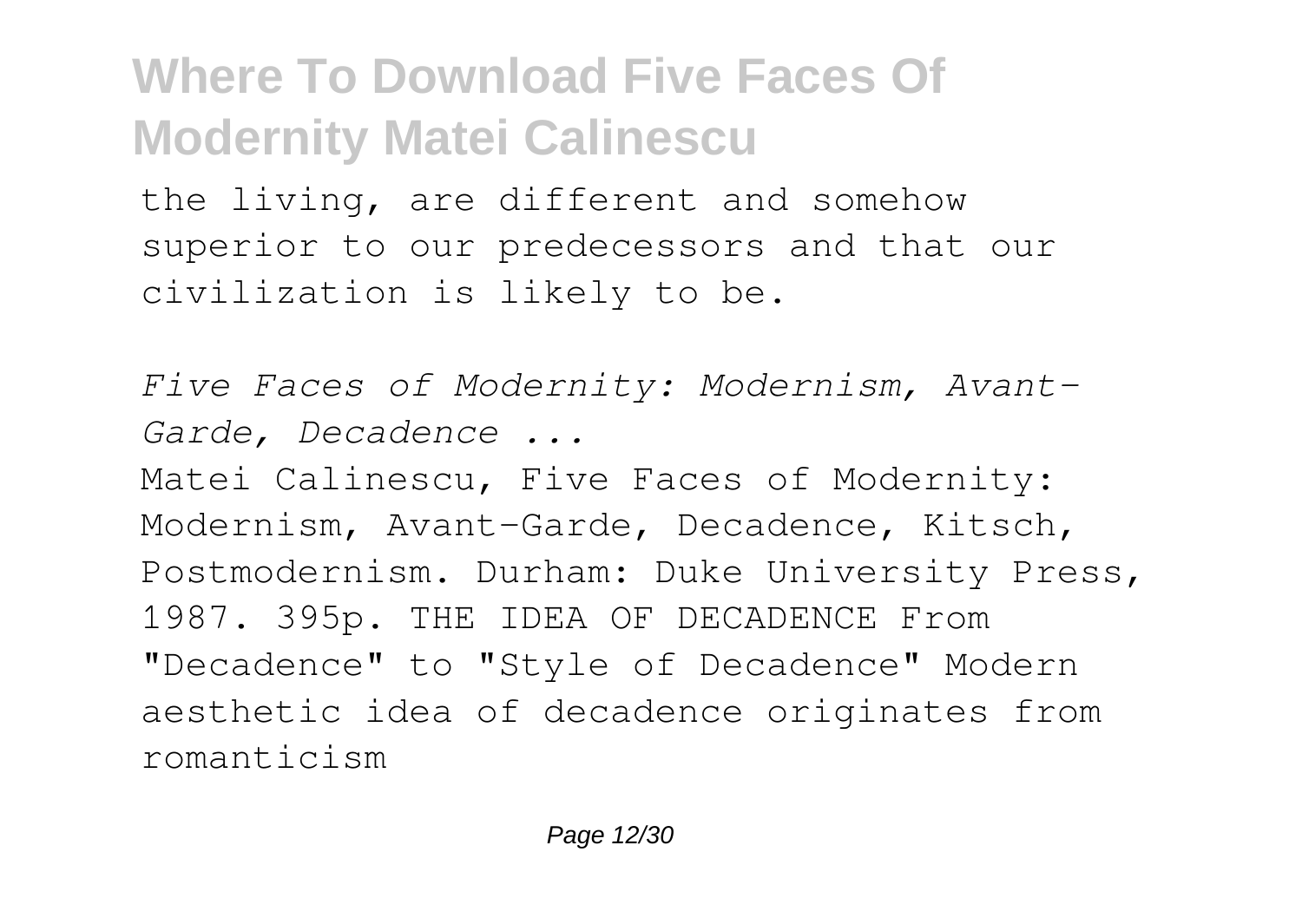*Calinescu, Modernity, Decadence* FIVE FACES OF MODERNITY Modernism Avant-Garde Decadence Kitsch

*(PDF) FIVE FACES OF MODERNITY Modernism Avant-Garde ...*

Matei C?linescu, Exploring Postmodernism, (coedited with D.W. Fokkema), Amsterdam and Philadelphia: John Benjamins, 1988, 270 p., Paperback edition, 1990. Matei C?linescu, Five Faces of Modernity: Modernism, Avant-Garde, Decadence, Kitsch, Postmodernism , Duke University Press , 1987.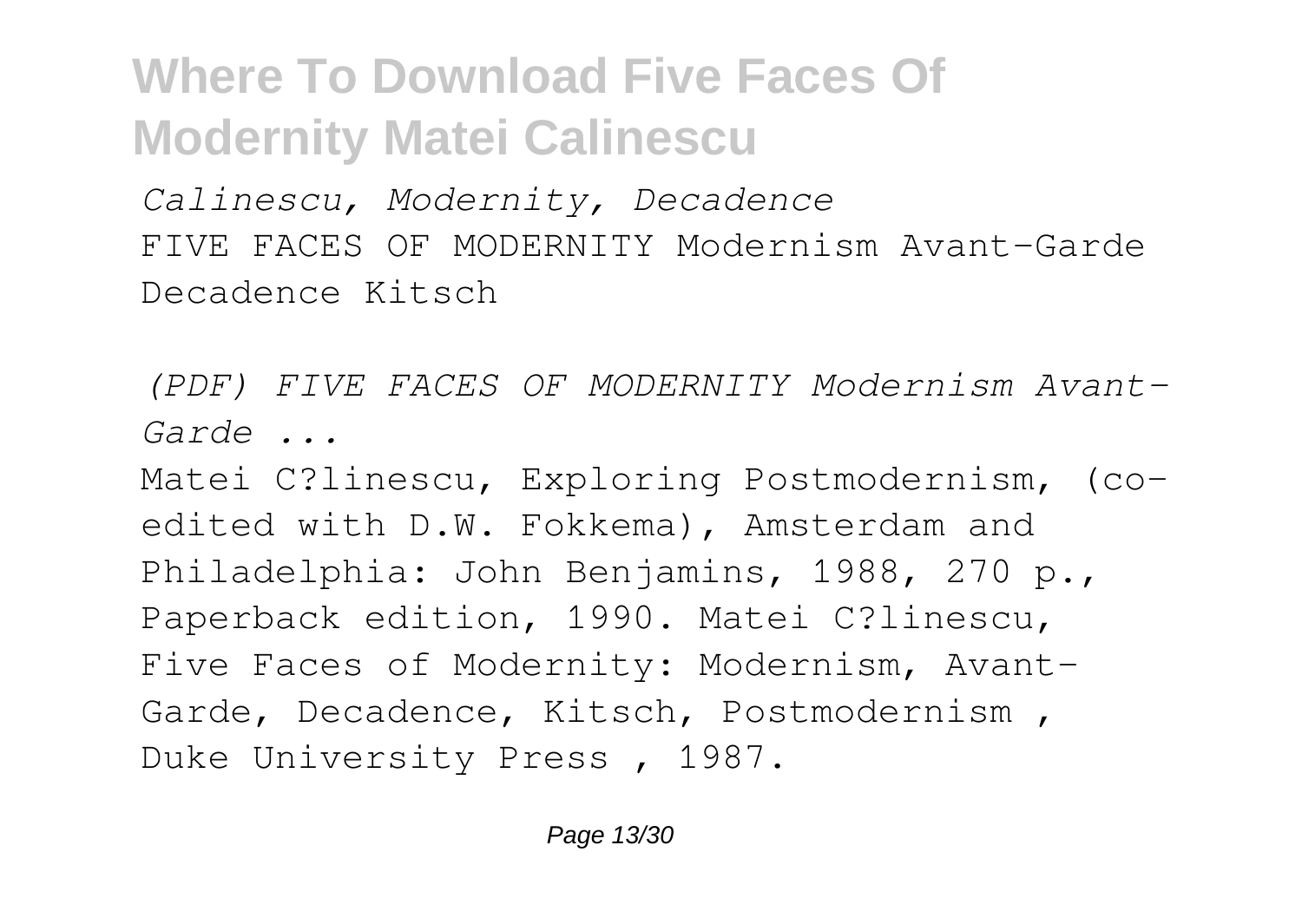*Matei C?linescu - Wikipedia* Five Faces of Modernityis a series of semantic and cultural biographies of words that have taken on special significance in the last century and a half or so: modernity, avant-garde, decadence, kitsch, and postmodernism.

```
Five Faces of Modernity - The Art and Popular
Culture ...
Five Faces of Modernity: Modernism, Avant-
Garde, Decadence, Kitsch, Postmodernism
(Inglés) Pasta dura – 22 junio 1987 por
Professor Matei Calinescu (Autor) 4.6 de 5
                   Page 14/30
```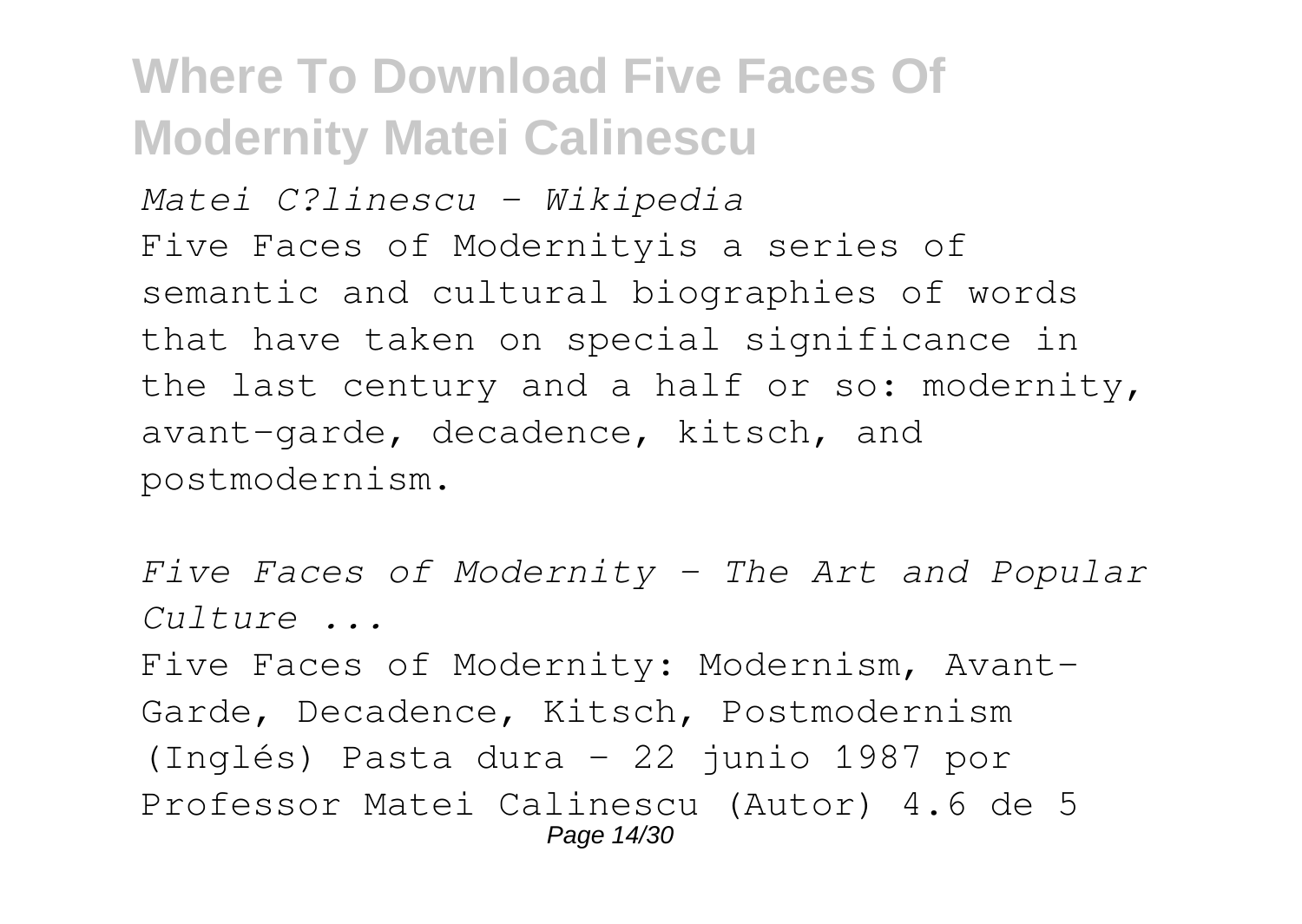estrellas 6 calificaciones Ver todos los formatos y ediciones

*Five Faces of Modernity: Modernism, Avant-Garde, Decadence ...*

--Matei Calinescu, Five Faces of Modernity (1987) When his 1987 book, Five Faces of Modernity: Modernism, Avant-Garde, Decadence, Kitsch, Postmodernism, was published, readers familiar with Calinescu's work recognized in it a movement of imaginative "revision," amplifying an earlier version of the book, Faces of Modernity (1977).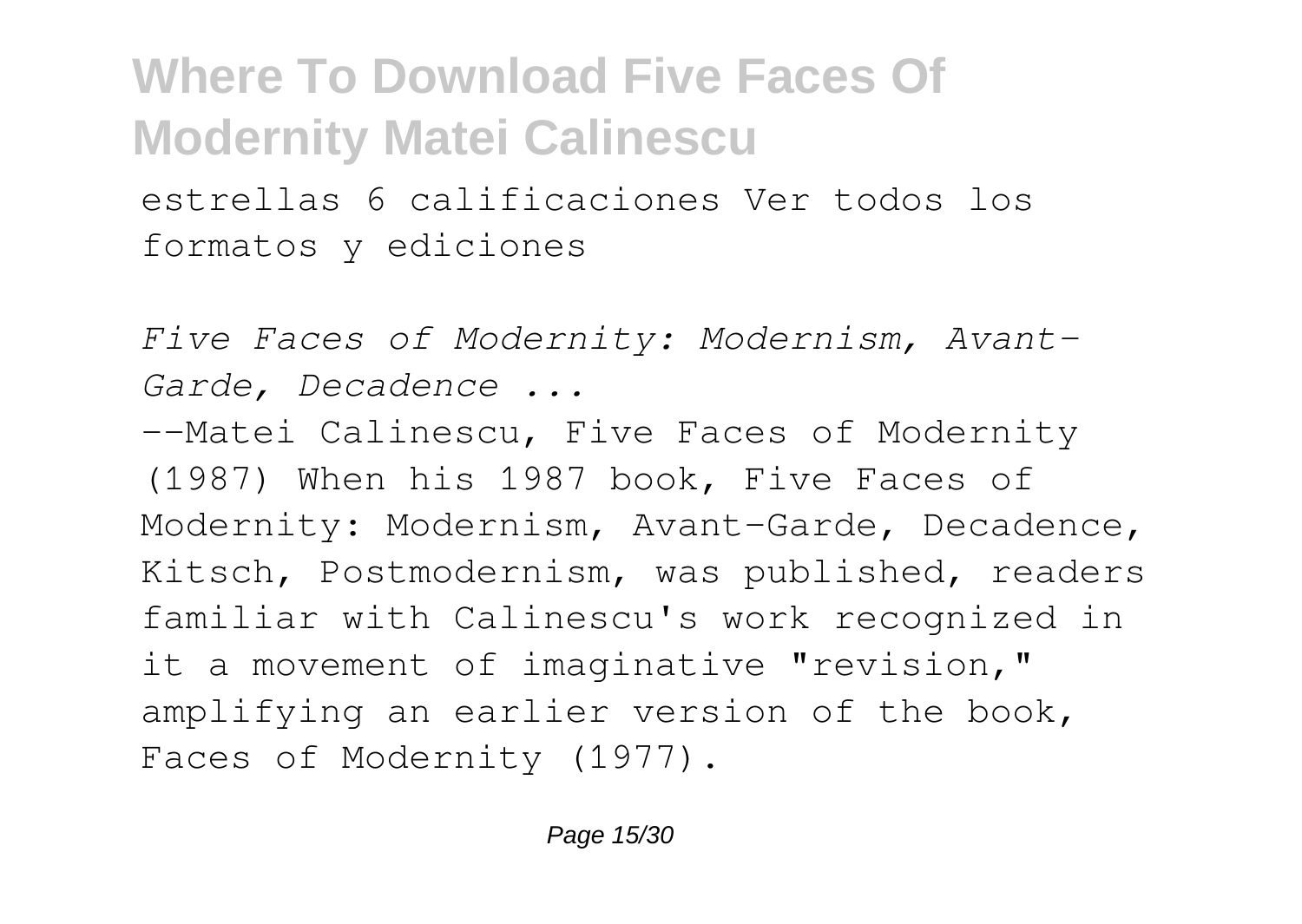*Matei Calinescu: the adventure and drama of modernity ...*

Five Faces of Modernity: Modernism, Avantgarde, Decadence, Kitsch, Postmodernism (Hardcover)

*Editions of Five Faces of Modernity: Modernism, Avant ...*

Five Faces of Modernity is a series of semantic and cultural biographies of words that have taken on special significance in the last century and a half or so: modernity, avant-garde, decadence, kitsch, and postmodernism.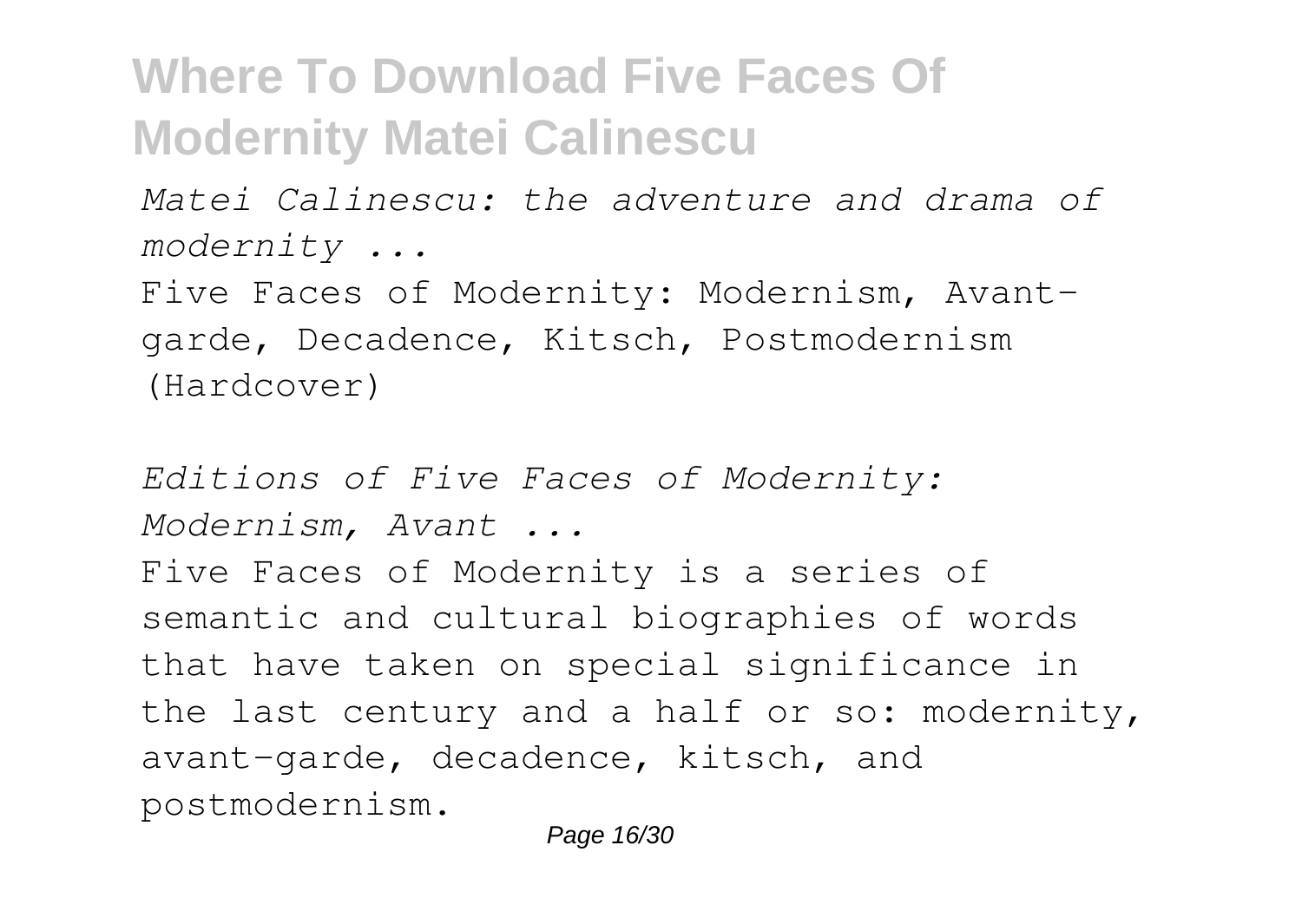*Five Faces of Modernity : Matei Calinescu : 9780822307679*

Matei Calinescu, Five Faces of Modernity: Modernism, Avant-Garde, Decadence, Kitsch, Postmodernism. Durham: Duke University Press, 1987. 395p. A study of the meanings of the words as applied to the arts. THE IDEA OF MODERNITY

*Calinescu, Modernity* Five Faces of Modernity is a series of semantic and cultural biographies of words that have taken on special significance in Page 17/30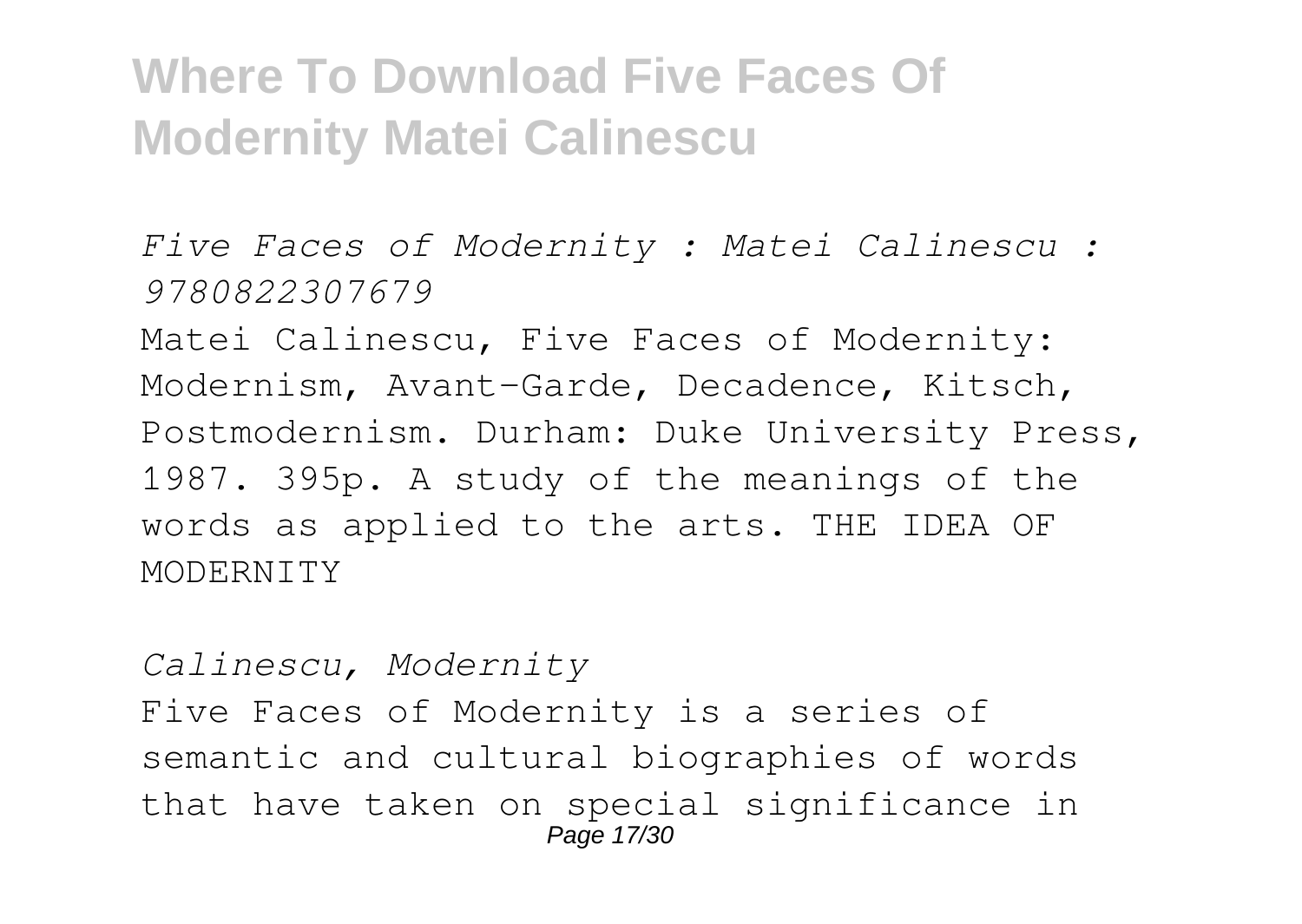the last century and a half or so: modernity, avant-garde, decadence, kitsch, and postmodernism.

Five Faces of Modernity is a series of semantic and cultural biographies of words that have taken on special significance in the last century and a half or so: modernity, avant-garde, decadence, kitsch, and postmodernism. The concept of modernity—the notion that we, the living, are different and somehow superior to our predecessors and that Page 18/30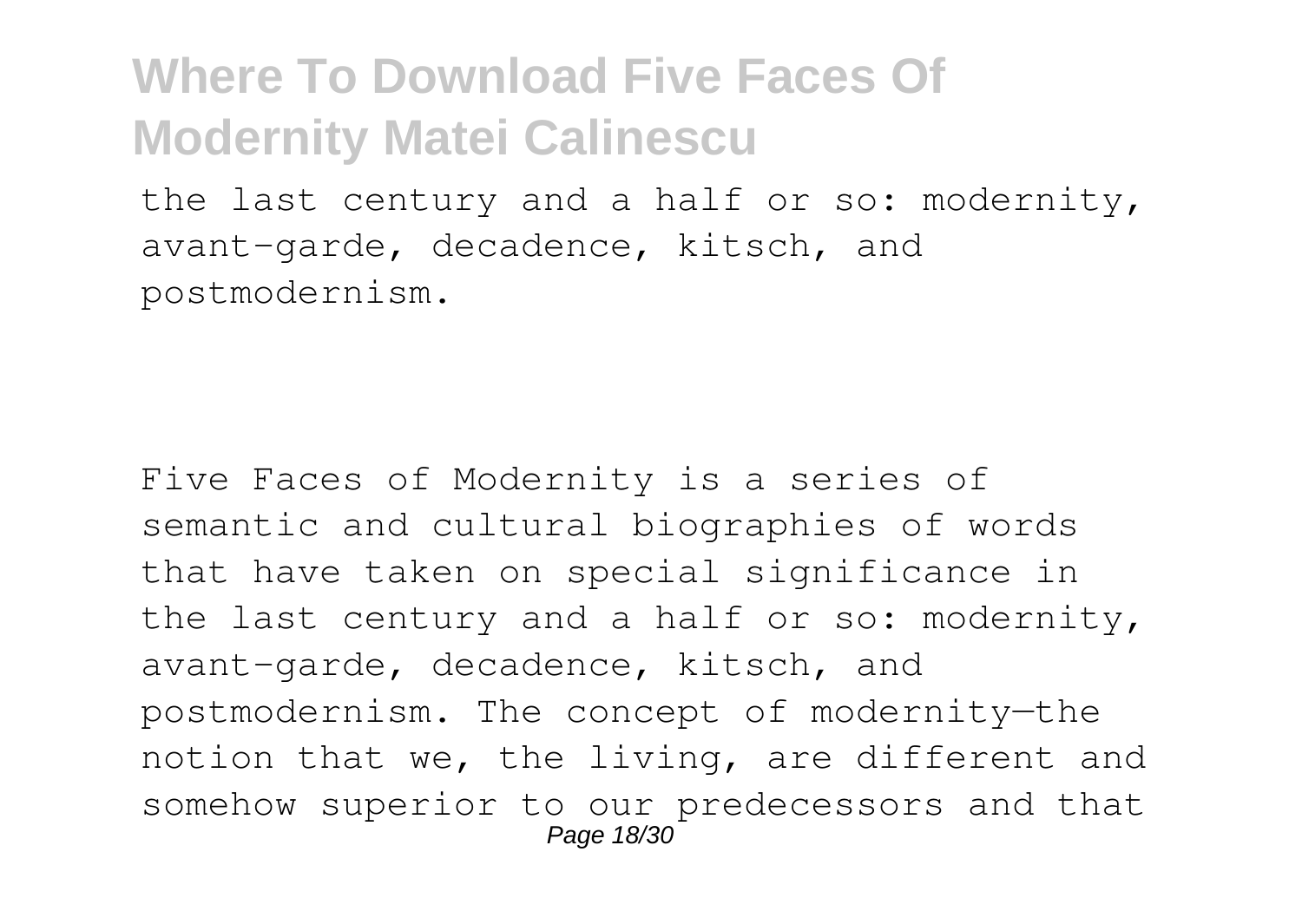our civilization is likely to be succeeded by one even superior to ours—is a relatively recent Western invention and one whose time may already have passed, if we believe its postmodern challengers. Calinescu documents the rise of cultural modernity and, in tracing the shifting senses of the five terms under scrutiny, illustrates the intricate value judgments, conflicting orientations, and intellectual paradoxes to which it has given rise. Five Faces of Modernity attempts to do for the foundations of the modernist critical lexicon what earlier terminological studies have done for such complex categories Page 19/30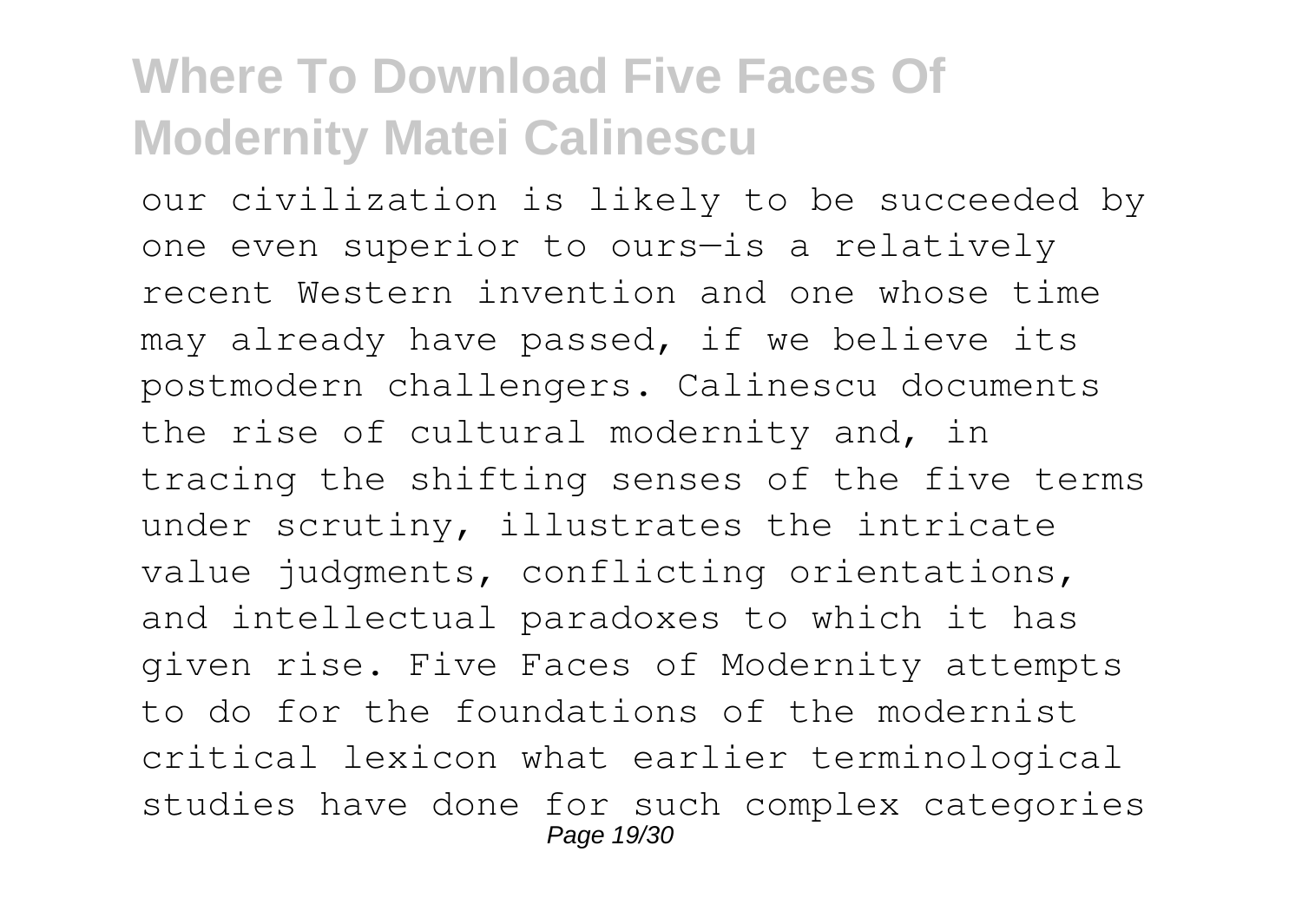as classicism, baroque, romanticism, realism, or symbolism and thereby fill a gap in literary scholarship. On another, more ambitious level, Calinescu deals at length with the larger issues, dilemmas, ideological tensions, and perplexities brought about by the assertion of modernity.

Drawing from the works of influential figures in art and literature, the author traces the development of romanticism from classicism and the emergence of the modern ego. Page 20/30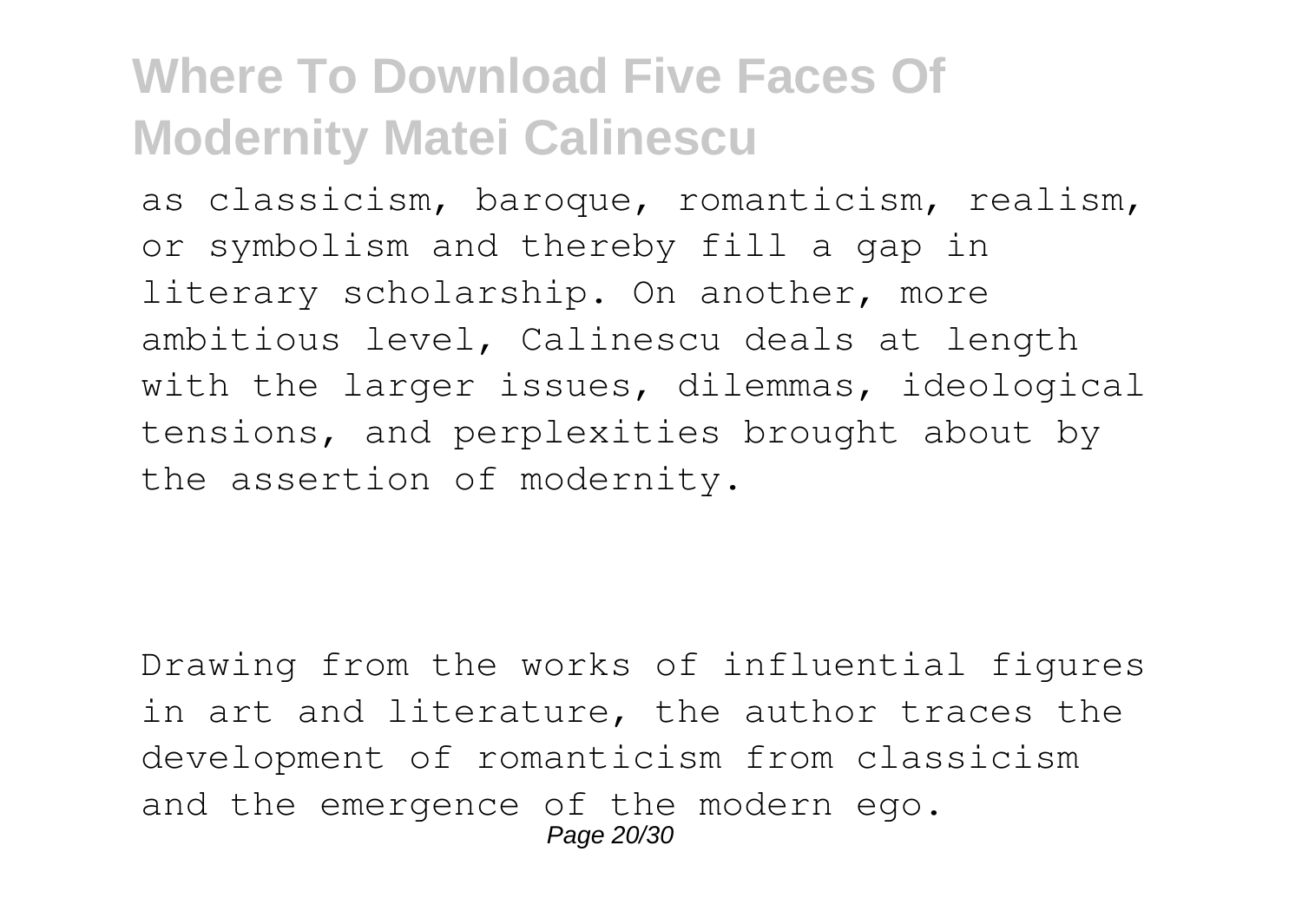In this wide-ranging and original account of Modernism, Michael Levenson draws on more than twenty years of research and a careerlong fascination with the movement, its participants, and the period during which it thrived. Seeking a more subtle understanding of the relations between the period's texts and contexts, he provides not only an excellent survey but also a significant reassessment of Modernism itself. Spanning many decades, illuminating individual achievements and locating them within the intersecting histories of experiment Page 21/30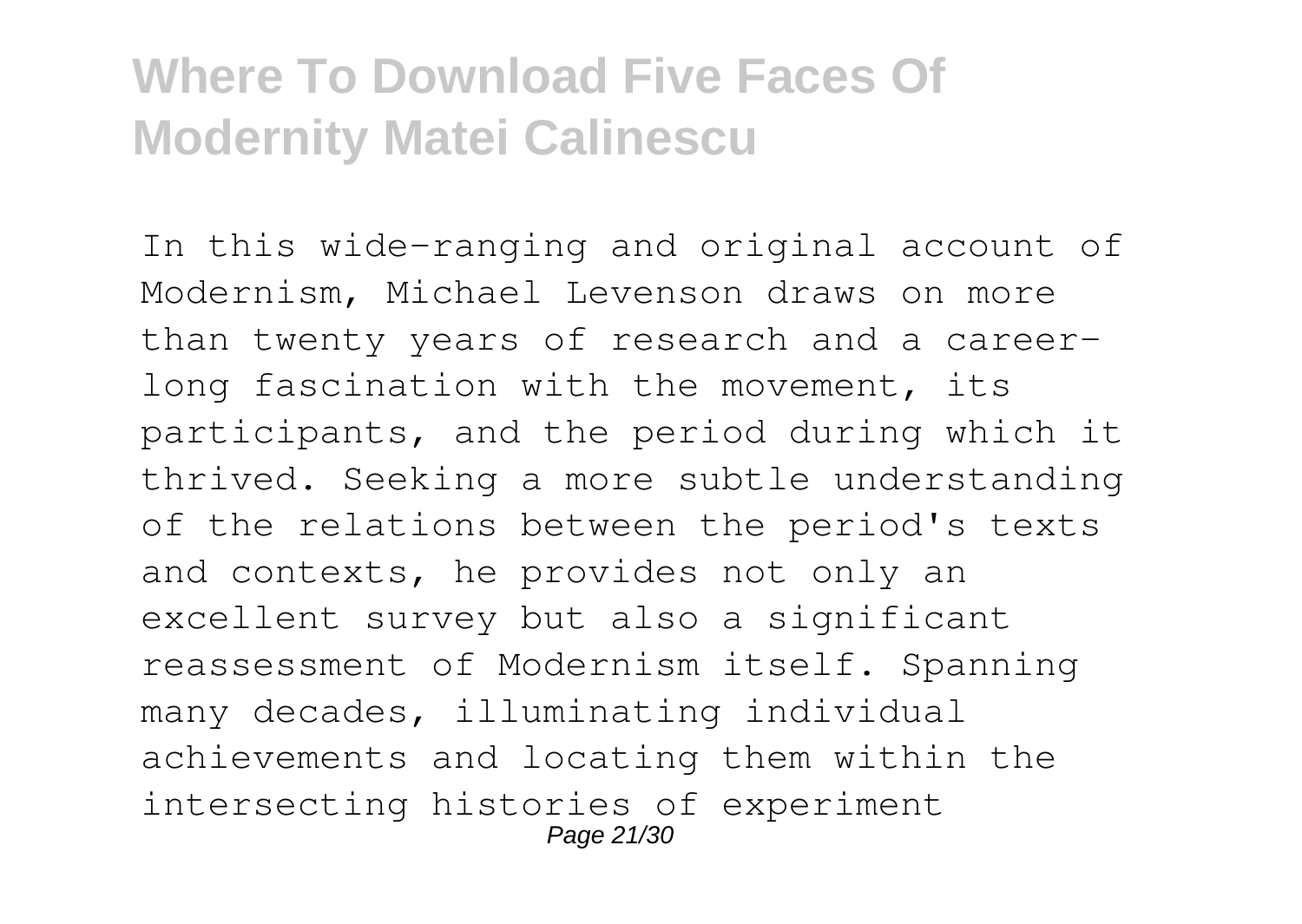(Symbolism to Surrealism, Naturalism to Expressionism, Futurism to Dadaism), the book places the transformations of culture alongside the agitations of modernity (war, revolution, feminism, psychoanalysis). In this perspective, Modernism must be understood more broadly than simply in terms of its provocative works, experimental forms, and singular careers. Rather, as Levenson demonstrates, Modernism should be viewed as the emergence of an adversary culture of the New that depended on audiences as well as artists, enemies as well as supporters. -- Book Description.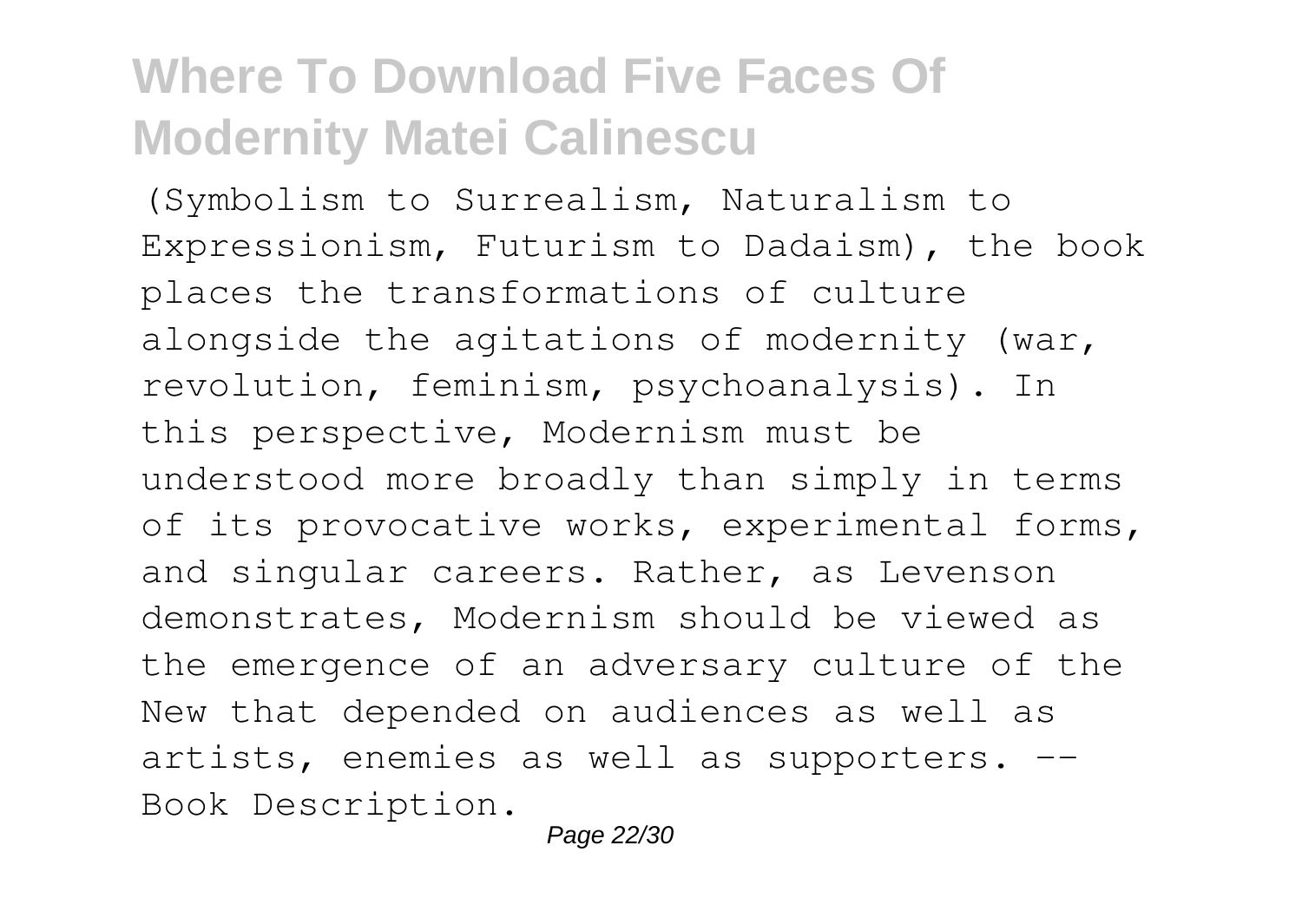The cultural phenomenon known as "decadence" has often been viewed as an ephemeral artistic vogue that fluorished briefly in late nineteenth- and early twentieth-century Europe. This study makes the case for decadence as a literary movement in its own right, based on a set of aesthetic principles that formed a transitional link between romanticism and modernism. Understood in this developmental context, decadence represents the aesthetic substratum of a wide range of fin-de-siecle literary schools, including naturalism, realism, Parnassianism, Page 23/30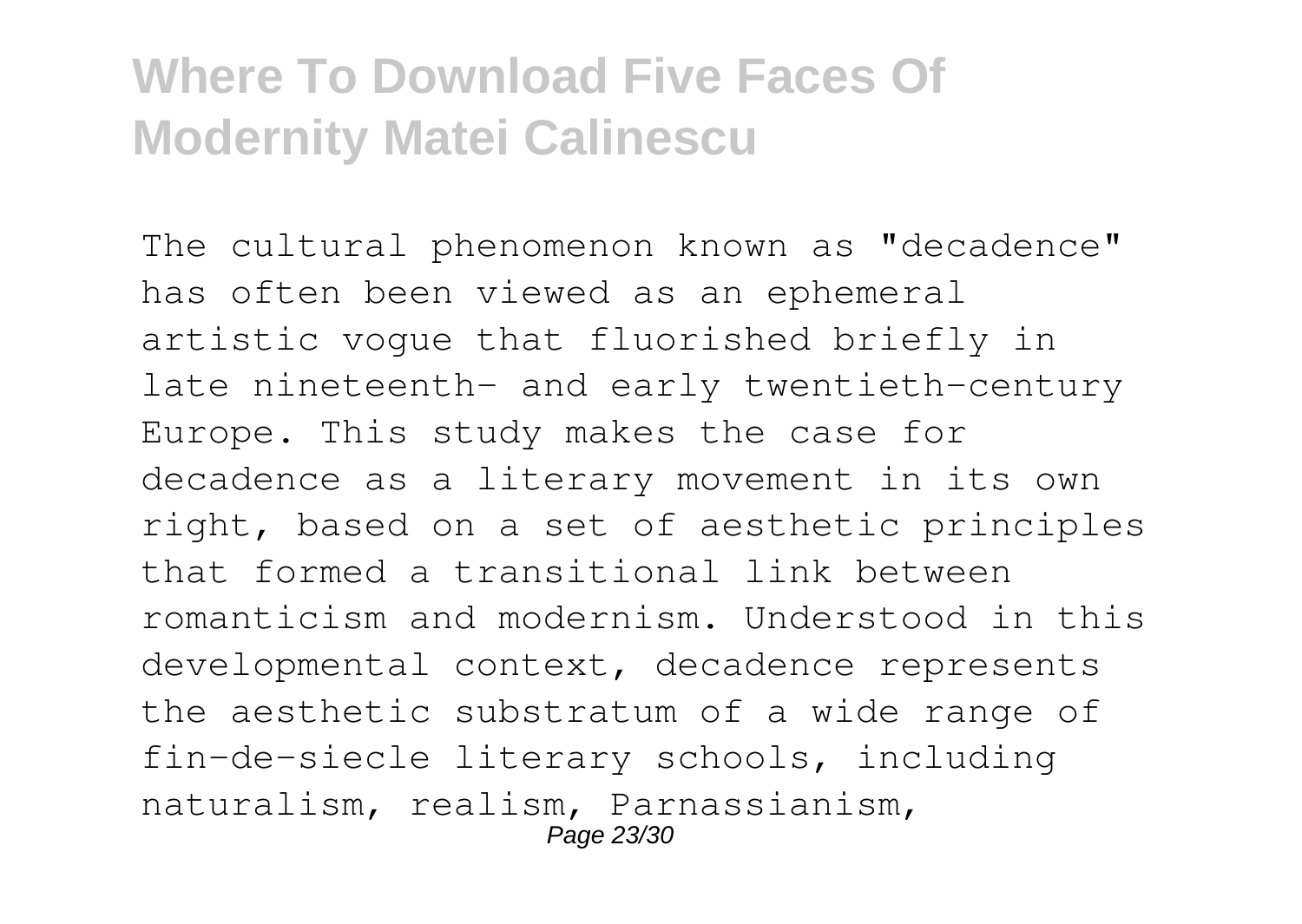aestheticism, and symbolism. As an impulse toward modernism, it prefigures the thematic, structural, and stylistic concerns of later literature. David Weir demonstrates his thesis by analyzing a number of French, English, Italian, and American novels, each associated with some specific decadent literary tendency. The book concludes by arguing that the decadent sensibility persists in popular culture and contemporary theory, with multiculturalism and postmodernism representing its most current manifestations.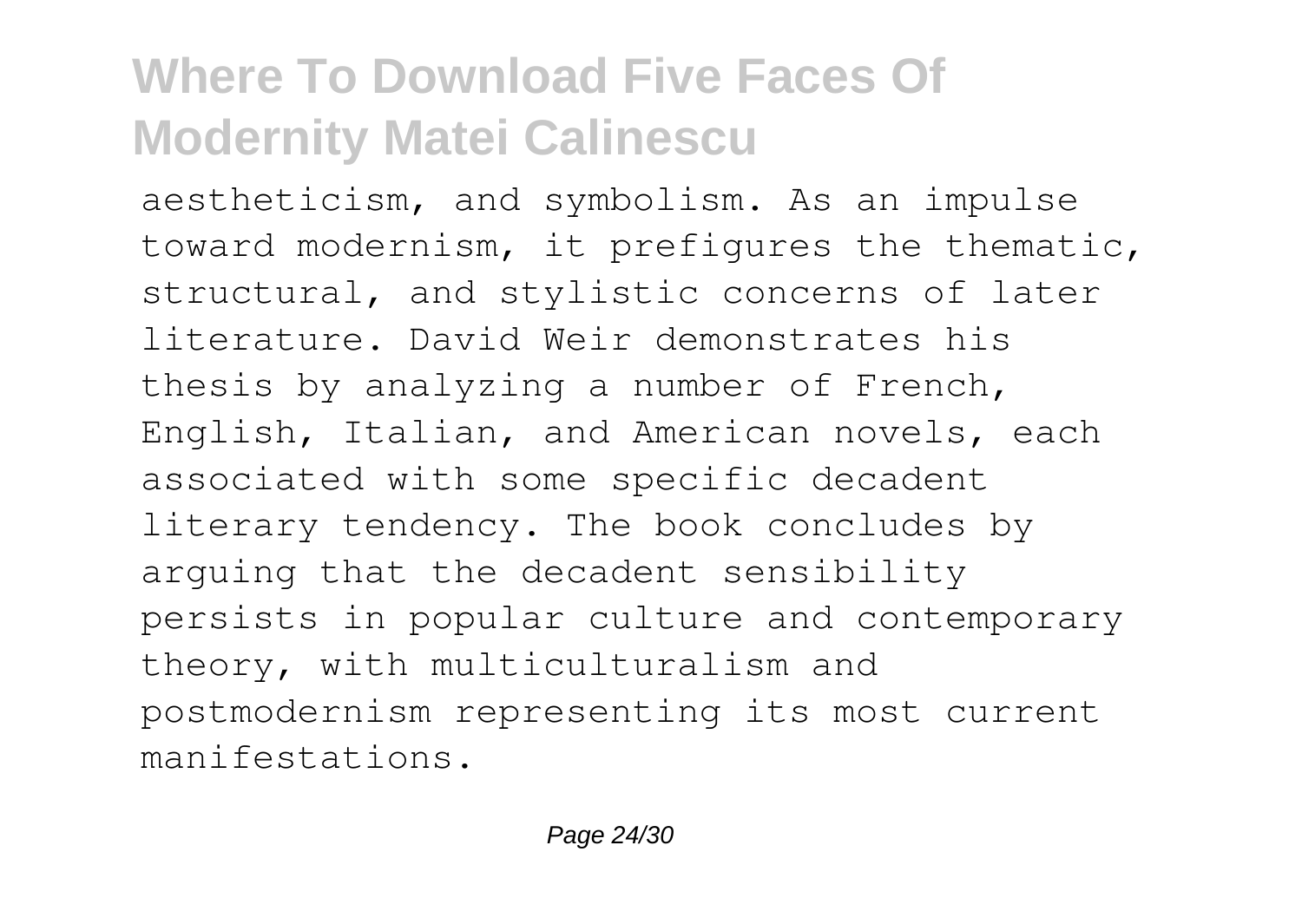This book discusses how Western ideas, knowledge, concepts and practices were imported, adapted and even transformed into varied contexts in East Asia. In particular, authors in this rich volume focus on the role translation played in the processes of modernization in China, Japan, and Korea in the 19th and early 20th centuries.

Convinced that all aspects of modern culture have been affected by avant-garde art, Poggioli explores the relationship between the avant-garde and civilization. Historical parallels and modern examples from all the Page 25/30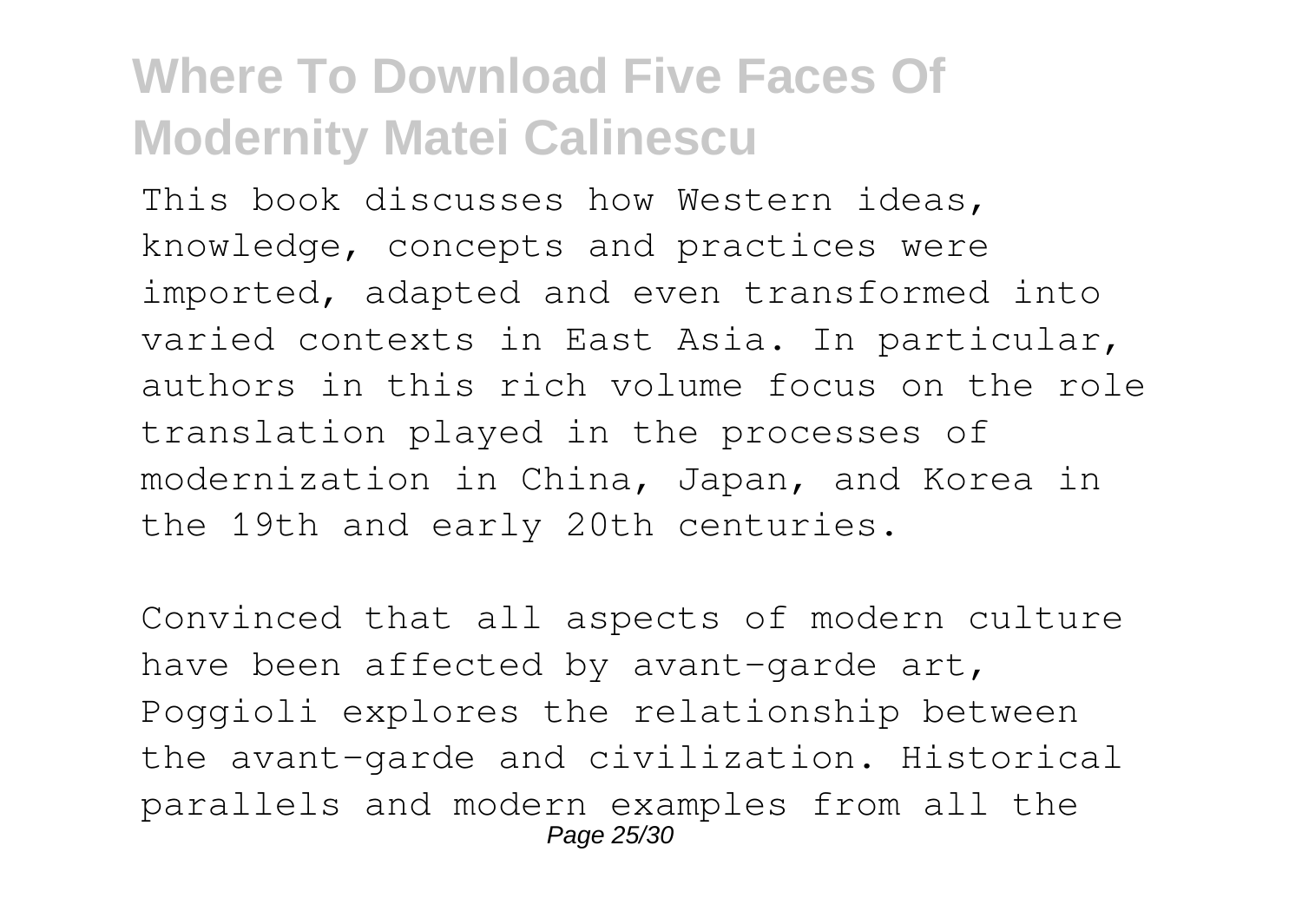arts are used to show how the avant-garde is both symptom and cause of many major extraaesthetic trends of our time, and that the contemporary avant-garde is the sole and authentic one.

Reading both philosophical and theological texts, this book presents an argument against nostalgia: against the myth of a Golden Age, against the posture that sees "modernity" as a problem to be solved.

An illuminating, often humorous history of the Jewish Mother traces the evolution of Page 26/30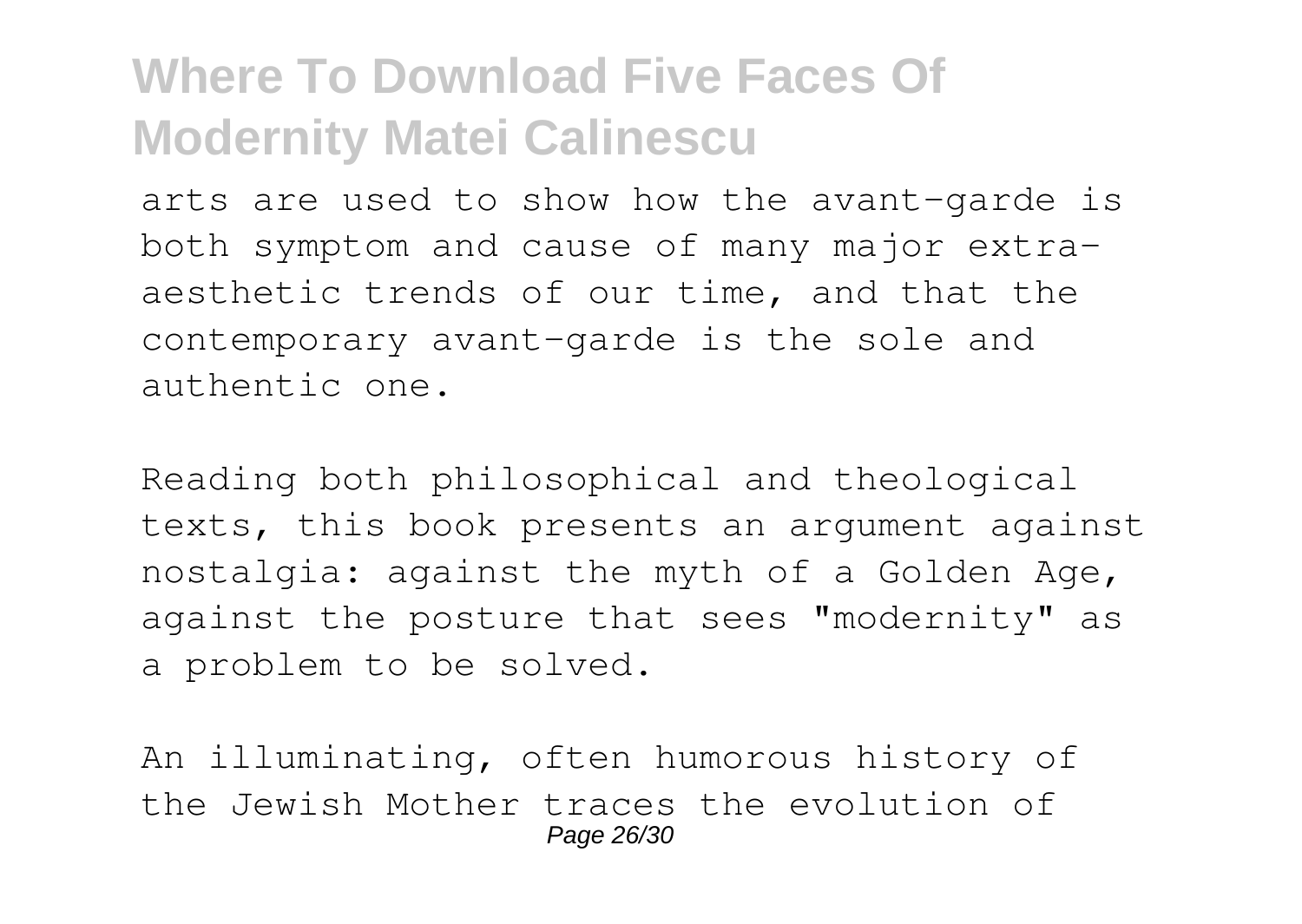this popular icon through decades of American culture, detailing both positive and negative aspects through the years while examining such images as the "Yiddishe Mama," "Molly Goldberg," the smothering and shrewish scourge of Portnoy's Complaint, and beyond.

What motivates us to reread literary works? How is our pleasure, interpretation, involvement, and evaluation different when we read a literary work and when we reread it? This fascinating book by Matei Calinescu is the first to focus on the implications of rereading for critical understanding. Drawing Page 27/30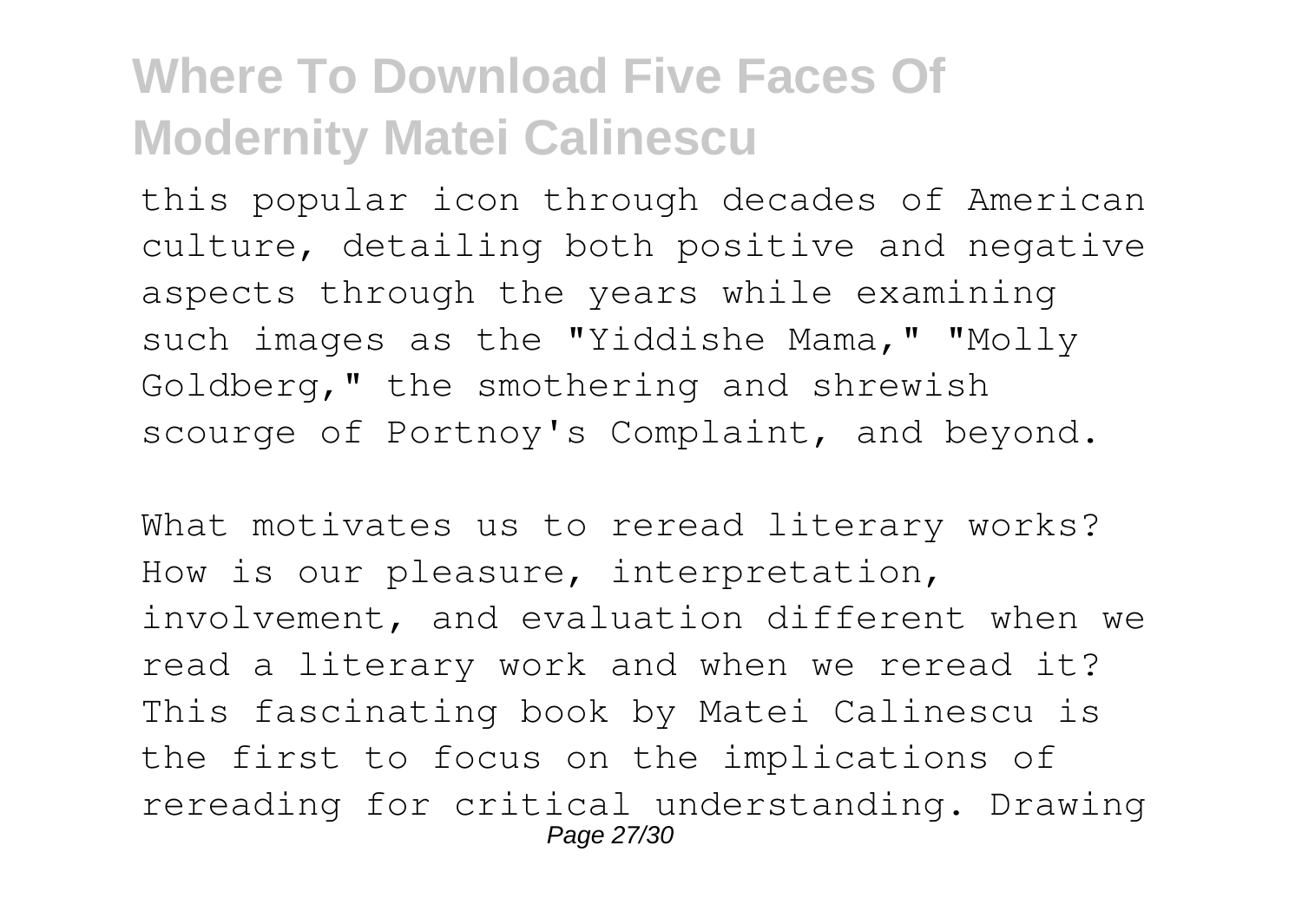on literary theory, cultural anthropology, psychology, philosophy, and previous theories of reading, Calinescu describes the dynamics of rereading and explores the sometimes complementary, sometimes sharply conflicting relationships between reading and rereading. Calinescu analyzes fictional works by Borges, Nabokov, Proust, Robbe-Grillet, and Henry James, among others, explaining how reading texts is related both to symbolic play or make-believe and to games with rules. He reviews the history of reading in modern times, discussing, for example, how the Reformation led to rereadings of Scripture Page 28/30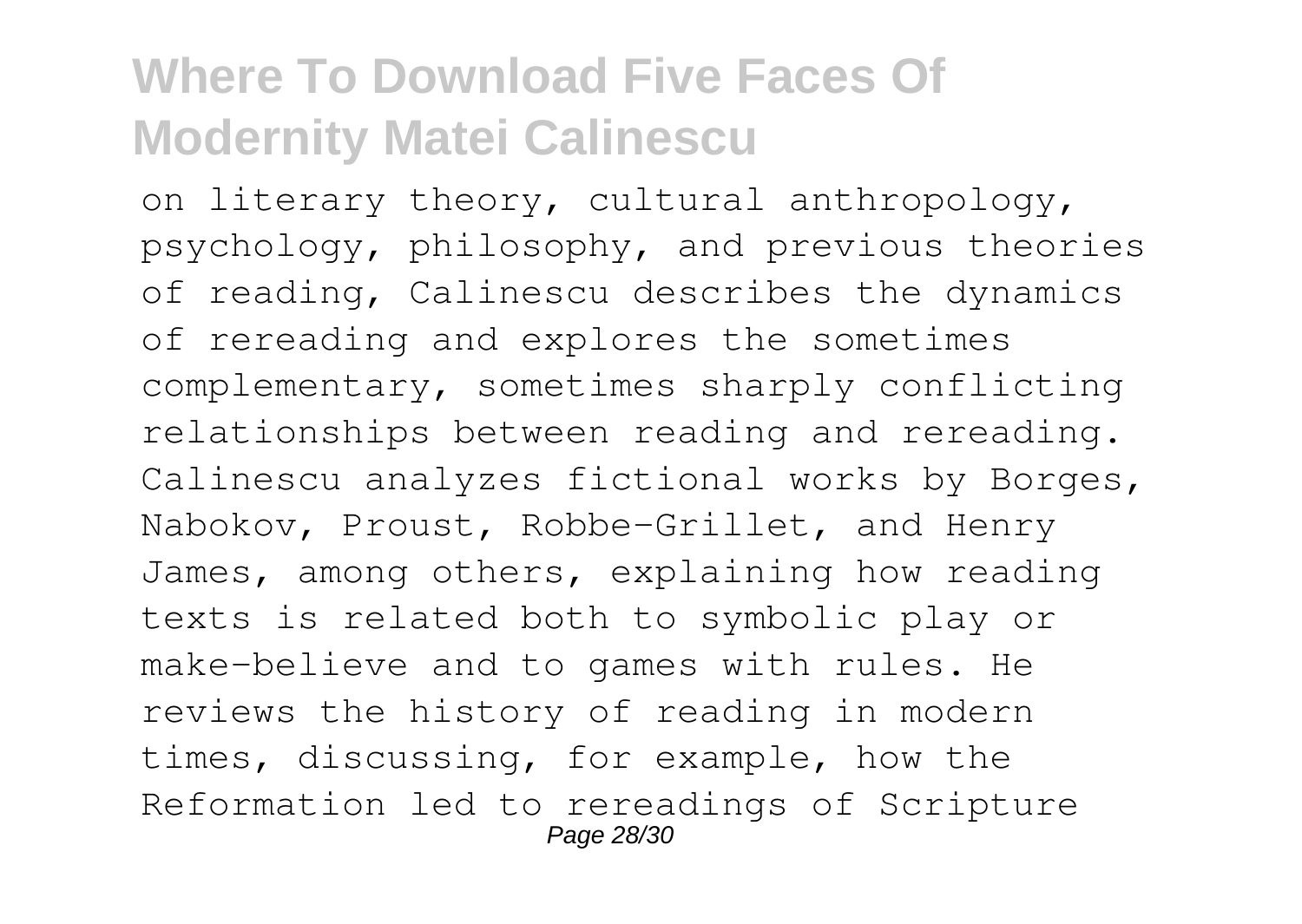and how the proliferation of books during the Enlightenment led to a shift from "intensive reading" to "extensive reading." Calinescu looks at the distinctions between reading and rereading from the perspectives of the age, situation, and gender of the individual reader. He discusses the problems raised by secret or oblique languages and codes devised to evade censors, communicate with a select audience of "secret sharers, " or play games of hide-and-seek with the reader - and shows that they naturally lead to rereading a text. Calinescu argues persuasively that an understanding of rereading is useful in Page 29/30